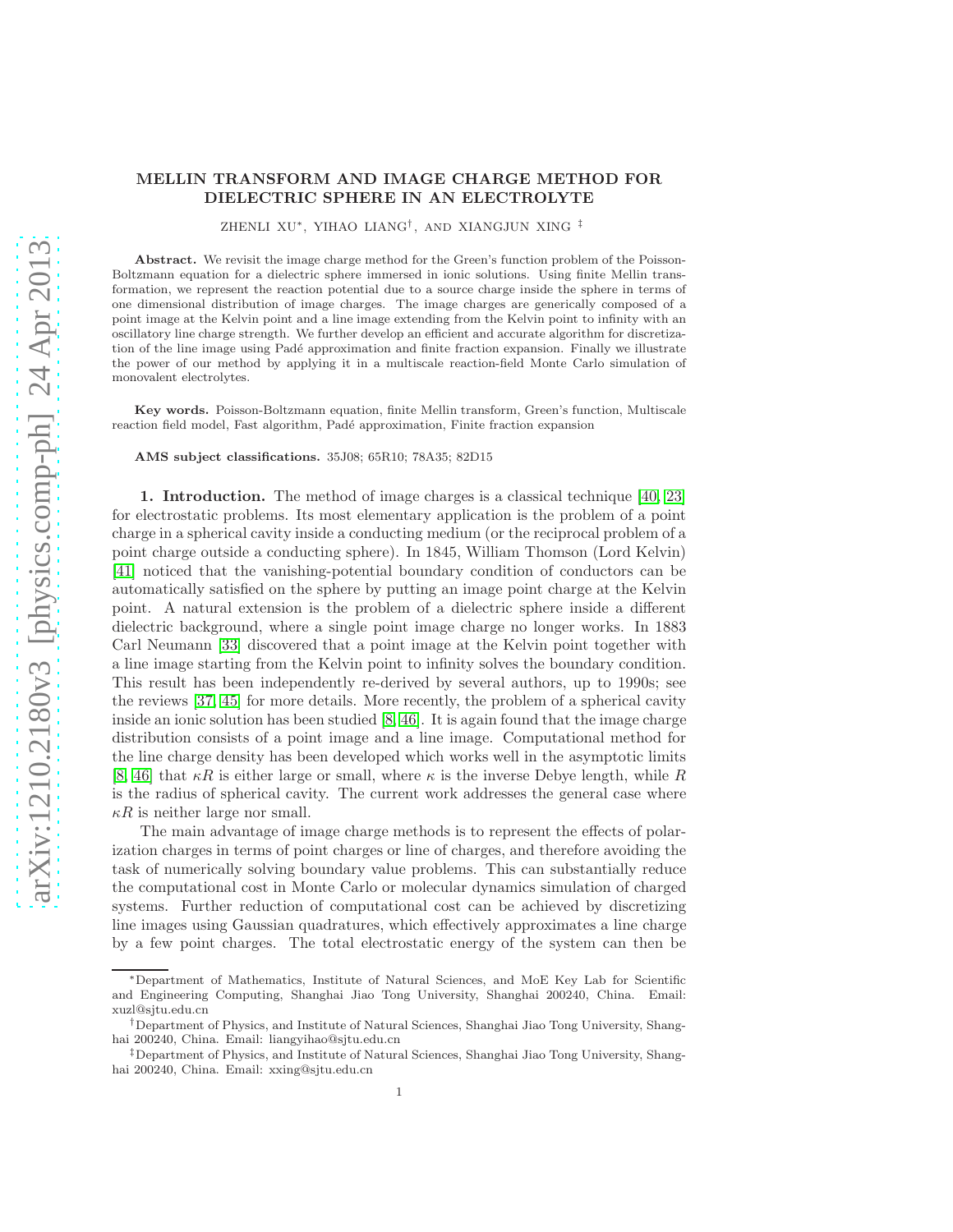



Fig. 1.1. Schematic illustrations of two multi-scale models of solute-solvent systems. The plus and minus signs represent the charges in the solute, the circles represent mobile ions in the solvent, and the angles represent the explicit water molecules. (a) The hybrid explicit/implicit solvent model. Inside the cavity, both water molecules and ions are treated explicitly. Outside the cavity, both bulk solvent and the ions are treated using the continuum theory; (b) The hybrid primitive/implicit solvent model. Inside the cavity, the water molecules are treated implicitly, while the ions are treated explicitly, i.e. the so-called primitive model. Outside the cavity, everything is treated implicitly.

Most interfaces appearing in nature have irregular shapes, and the corresponding Green's functions can not be represented in terms of simple distributions of image charges. Hence one may rightfully argue that image charge methods have rather limited applications. The most important usage of image charge methods, however, arises in the multiscale reaction-field modeling of Coulomb many body systems, where the interfaces are artificially introduced. Spherical interfaces are almost always used for their simplicity, and for the availability of analytic results for image charges. Research along this direction is of current interest in both simulations and continuum modeling [\[36,](#page-19-5) [12,](#page-18-3) [31,](#page-18-4) [15,](#page-18-5) [42,](#page-19-6) [5,](#page-17-0) [44\]](#page-19-7).

Due to the long range nature of Coulomb interaction, simulation of charged systems is highly nontrivial. A proper treatment of boundary conditions is vital in order to obtain physically meaningful results. Periodic boundary conditions can remove artificial boundary effects in a self-consistent fashion and restore the translation symmetry. Combined with Ewald summation method [\[13\]](#page-18-6), the cost of computing the total energy of the system with N particles scale as  $N^{3/2}$ . This can be further reduced to the order of  $N \log N$  using a mesh-based algorithm such as the particle mesh Ewald or particle-particle particle-mesh Ewald lattice summation techniques. The periodic images are however unphysical and may produce artifacts that obscure the real physics. Besides, computational cost of Ewald-type summation method is still rather prohibitive for large systems in Monte Carlo simulations, which limits simulation of charged systems to rather small size. The development of non-Eward methods remains important topics; See Fukuda and Nakamura [\[18\]](#page-18-7) for a recent review.

An attractive alternative is to use the reaction field type of modeling, which is essentially a multi-scale strategy, schematically illustrated in Figure [1.1.](#page-13-0) In this ap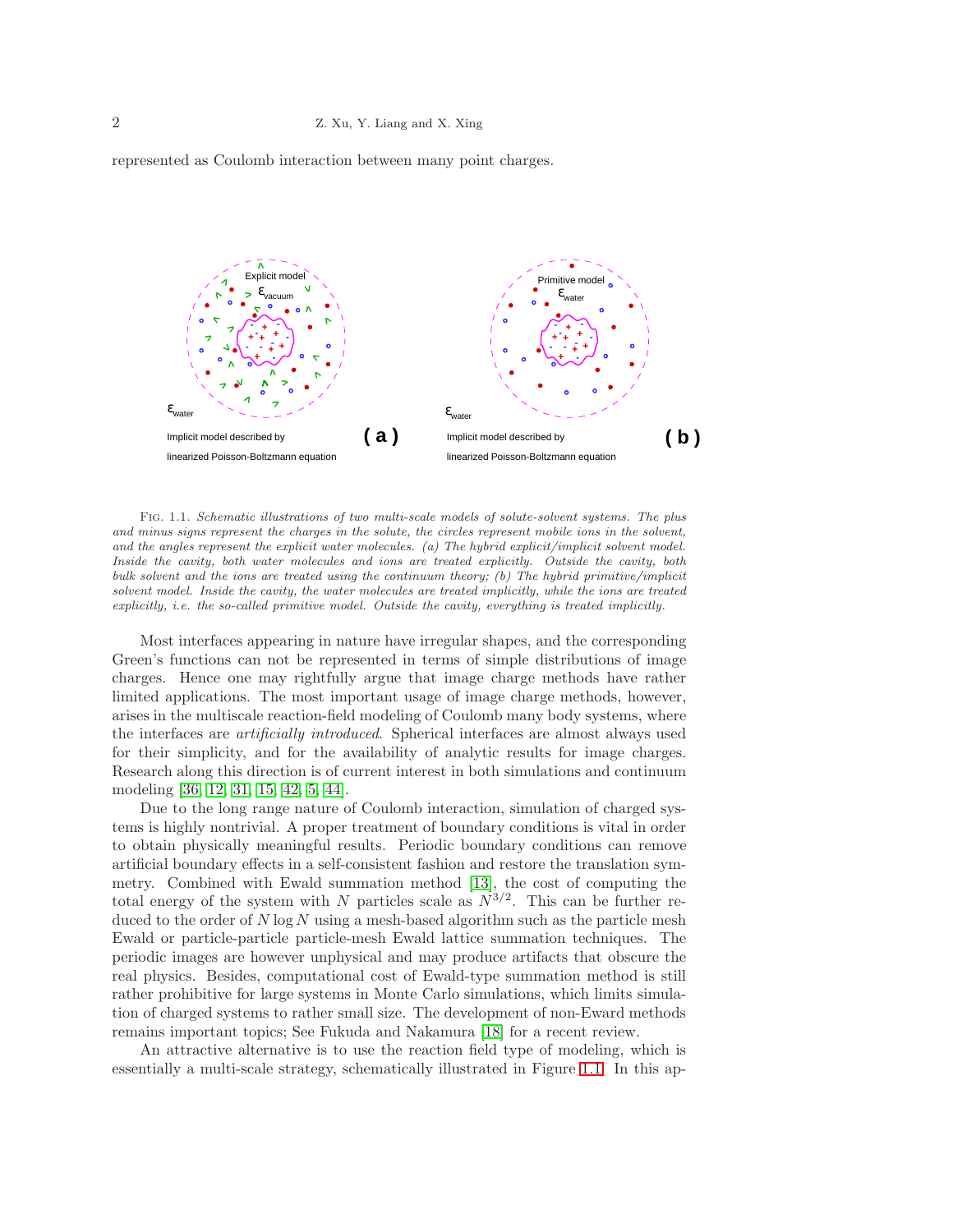proach, an artificial (spherical) cavity is introduced. All ions inside the cavity, together with possible mesoscopic objects such as charged proteins and colloids, are treated explicitly using microscopic model (such as the primitive model [\[30\]](#page-18-8)) together with Monte Carlo/Molecular Dynamics<sup>[1](#page-2-0)</sup>, while ions outside the cavity are treated implicitly using appropriate continuum theory, such as linearized Poisson-Boltzmann (PB) theory. It is known that linearized PB provides an accurate approximation to dilute electrolytes. For any charge inside the cavity, then, we must solve the electrostatic Green's function problem, where the potential satisfies Poisson equation inside the cavity, and satisfies the (linearized) PB equation outside. The resulted Green's function provides the pairwise electrostatic interaction (the force field) between mobile ions. This problem can be efficiently solved using the image charge method developed in this work.

In this multi-scale modeling approach, the microscopic model inside the system and the continuous theory outside the cavity really describe the same system. Therefore the parameters of the Poisson-Boltzmann theory need to be determined selfconsistently. These include the Debye length and the effective dielectric constant. For dilute electrolyte, the Debye length can be theoretically calculated as a function of ion densities, while the dielectric constant can be taken to be that of the solvent. Some unphysical artifacts also arise because of the artificial hard wall repulsion of the cavity surface. Using statistical mechanics, one can study this artifact and use extra short range interaction to compensate it. Alternatively, one can also ignore the details inside a thin shell near the cavity surface of thickness 1 - 2 ion diameters. Finally, to achieve the balance between efficiency and precision, the radius of cavity should be chosen to be couple of the Debye length. We also note that there can be different levels of modeling inside the cavity. In the so-called hybrid implicit/explicit model [\[36\]](#page-19-5), both solvent molecules and ions are treated explicitly inside the cavity. By contrast, in the so-called hybrid primitive/implicit model, the solvent inside the cavity is modeled implicitly as a dielectric medium, while the ions are treated at the level of primitive model.

The reaction field model augmented by our image charge methods is therefore able to provide an accurate treatment of the electrostatic boundary conditions. Its computation cost of the total energy scales as  $N^2$ , where N here is the total number of particles including all ions as well as their images. While for small systems (with total particle number typically smaller than 1000) this cost is manageable, for large systems, it becomes unrealistic. Fortunately, the computation cost can be dramatically reduced using fast multipole based methods [\[21,](#page-18-9) [4,](#page-17-1) [10,](#page-18-10) [22\]](#page-18-11). The computational cost for the combined method generally scales as N log N.

In this paper, we mainly focus on the image charge method for the Green's function problem of these multi-scale reaction field models. The statistical mechanical foundation of these reaction field models will be discussed in a separate publication. In the remaining of this work, we shall first define the Kirkwood series for the Green's function (Sec. II) and then use the inverse Mellin transform to find the image charge representation (Sec. III). We further discretize the line image using method of Gauss quadrature and construct an efficient numerical scheme for the computation of the reaction potential. In Sec. IV, we compute the reaction potential using our method and quantify the errors. We also demonstrate the power of multi-scale modeling by Monte Carlo simulating a dilute symmetric electrolyte.

<span id="page-2-0"></span><sup>1</sup>Strictly speaking, grand canonical ensemble must be used in order to treat charge fluctuations properly.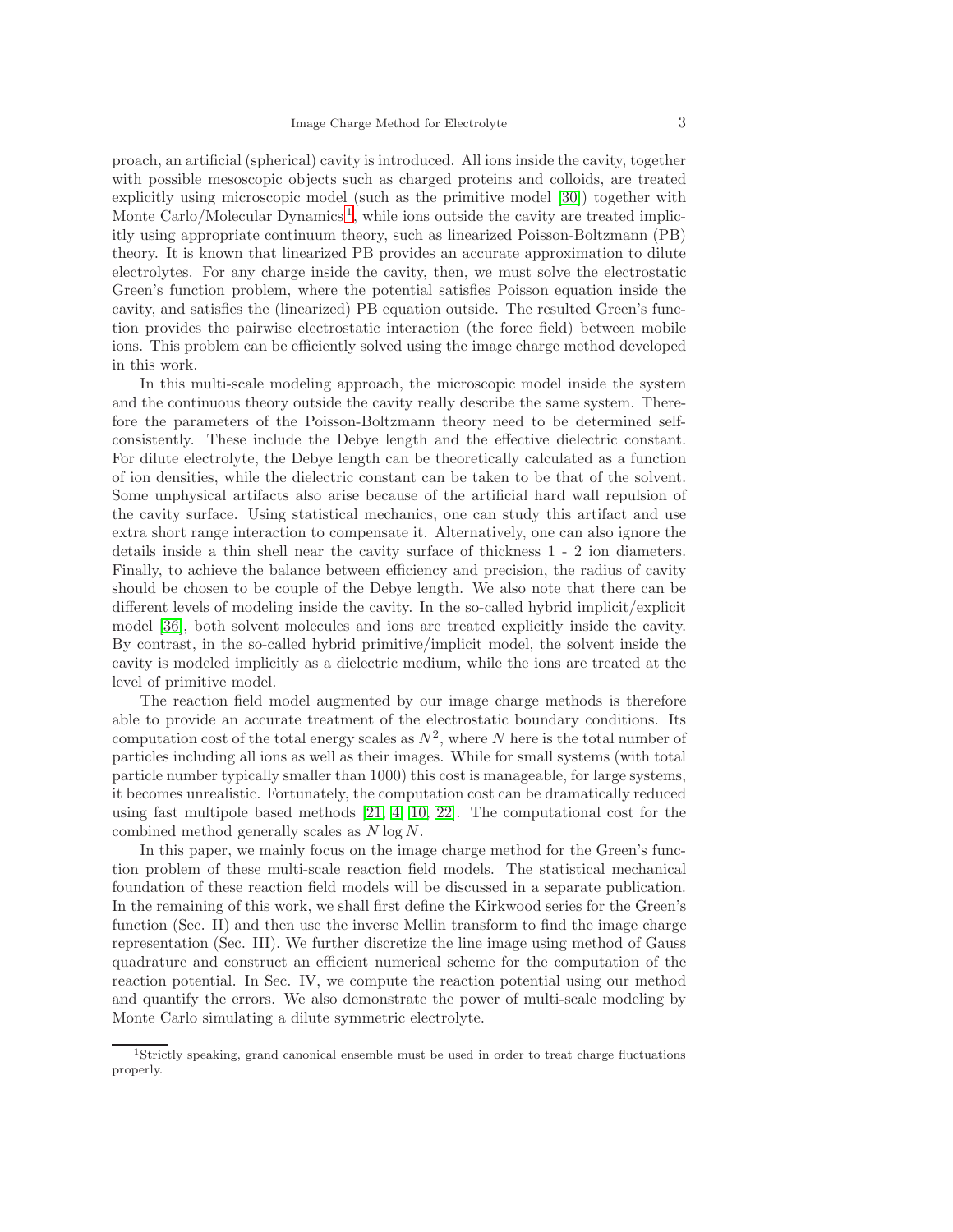### 4 Z. Xu, Y. Liang and X. Xing



FIG. 2.1. The geometry of the Green's function problem for a point charge at the source point  $\mathbf{r}_s$ . The reaction potential at a field point  $\mathbf{r}$  is generated by a point image at the Kelvin point  $\mathbf{r}_K$ and a line image extends from  $\mathbf{r}_K$  to infinity. The line charge density is given by Theorem [3.1.](#page-6-0)

2. Green's function of the Poisson-Boltzmann equation. As illustrated in Figure [2.1,](#page-13-0) let  $\Omega \in \mathbb{R}^3$  be a spherical cavity with radius R, centered at the origin, with dielectric constant  $\varepsilon_i$ . The volume outside the cavity is filled with electrolyte, which is described by linearized Poisson-Boltzmann theory and is characterized by a Debye length  $\kappa^{-1}$  and dielectric constant  $\varepsilon_{0}$ . Consider a point unit charge fixed at  $\mathbf{r}_{s}$ inside the cavity, the average potential (averaged over the statistical fluctuations of electrolyte outside the cavity) satisfies the following equations:

<span id="page-3-0"></span>
$$
\begin{cases}\n-\varepsilon_{\rm i}\nabla^2 G_{\rm i}(\mathbf{r}, \mathbf{r}_s) = \delta(\mathbf{r} - \mathbf{r}_s), & \mathbf{r} \in \Omega, \\
-\nabla^2 G_{\rm o}(\mathbf{r}, \mathbf{r}_s) + \kappa^2 G_{\rm o}(\mathbf{r}, \mathbf{r}_s) = 0, & \mathbf{r} \notin \Omega,\n\end{cases}
$$
\n(2.1)

where  $G_i$  and  $G_o$  are the average potential inside and outside the cavity respectively. The boundary condition at infinity is

$$
G_{\mathbf{o}}(\mathbf{r}, \mathbf{r}_s) \to 0, \quad \text{for } r \to \infty. \tag{2.2}
$$

Throughout the paper we use light italic letter  $p$  to represent the magnitude of a vector p. On the cavity boundary, the Green's function satisfies the following standard electrostatic interface conditions:

<span id="page-3-1"></span>
$$
G_{\rm i} = G_{\rm o}, \quad \varepsilon_{\rm i} \partial_r G_{\rm i} = \varepsilon_{\rm o} \partial_r G_{\rm o}, \quad \text{at } r = R,\tag{2.3}
$$

The general boundary value problem associated with Eqs.  $(2.1)-(2.3)$  $(2.1)-(2.3)$  actually defines the electrostatic Green's function,  $G(\mathbf{r}, \mathbf{r}_s)$ , which equals  $G_i$  inside the cavity and  $G<sub>o</sub>$  outside. It is this Green's function that shall be directly used in the multi-scale reaction field modeling of electrolyte. The inverse Debye length is defined by  $\kappa =$  $(4\pi l_B \sum_j \rho_j^0 z_j^2)^{1/2}$ , where  $l_B$  is the Bjerrum length of the solvent  $(l_B = 7.14\text{Å}$  for water at room temperature),  $\rho_j^0$  and  $z_j$  are the bulk concentration and the valence of the jth species of ions.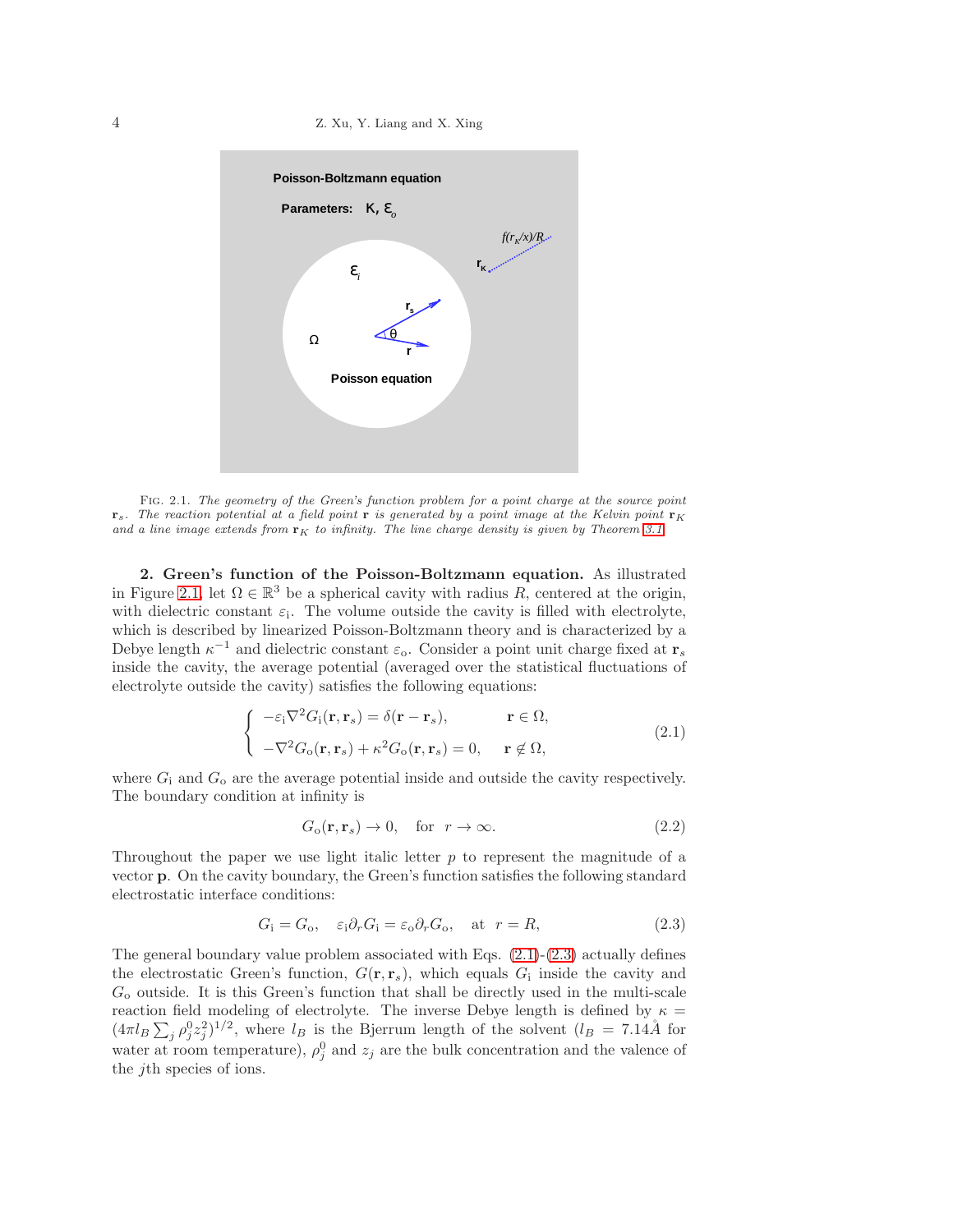The Green's function defined in Eqs.  $(2.1)-(2.3)$  $(2.1)-(2.3)$  has an azimuthal symmetry, hence depends only on r and  $\theta$ , where  $\theta$  is the angle between the source point  $\mathbf{r}_s$  and the field point  $r$ , see Fig. [2.1.](#page-13-0) The potential inside the cavity can be written as,

<span id="page-4-0"></span>
$$
G_{\rm i} = \Phi_{\rm coul} + \Phi_{\rm rf},\tag{2.4}
$$

which is the superposition of the direct Coulomb potential  $\Phi_{\text{coul}} = 1/(4\pi \varepsilon_i |\mathbf{r} - \mathbf{r}_s|)$ and the reaction potential  $\Phi_{\rm rf}$  which is a harmonic function. Both potentials can be expanded in terms of spherical harmonics:

<span id="page-4-3"></span>
$$
\frac{1}{|\mathbf{r} - \mathbf{r}_s|} = \sum_{n=0}^{\infty} \frac{r_{<}^{n}}{r_{>}^{n+1}} P_n(\cos \theta),\tag{2.5a}
$$

$$
\Phi_{\rm rf}(\mathbf{r}, \mathbf{r}_s) = \sum_{n=0}^{\infty} A_n r^n P_n(\cos \theta), \qquad (2.5b)
$$

where  $r<sub>lt</sub>(r<sub>gt</sub>)$  is the smaller (larger) one between  $r<sub>s</sub>$  and r, while  $A<sub>n</sub>$  are constants to be determined, and  $P_n(\cdot)$  is Legendre polynomial of order n. The potential outside the cavity can also be expanded in terms of Legendre polynomials:

$$
\Phi_{\rm o} = \sum_{n=0}^{\infty} B_n k_n(\kappa r) P_n(\cos \theta), \qquad (2.5c)
$$

where  $k_n(\cdot)$  is the modified spherical Hankel function (also called the modified spherical Bessel function of the third kind) [\[2\]](#page-17-2), defined by the following series,

<span id="page-4-4"></span>
$$
k_n(u) = \frac{\pi e^{-u}}{2u} \sum_{l=0}^{n} \frac{(n+l)!}{l!(n-l)!} \frac{1}{(2u)^l}.
$$
\n(2.6)

The coefficients  $A_n, B_n$  in Eqs. [\(2.5\)](#page-4-0) can be found by solving the standard electrostatic boundary conditions Eq.  $(2.3)$ . We shall define the Kelvin point  $\mathbf{r}_K$  via

$$
\mathbf{r}_K = (R/r_s)^2 \mathbf{r}_s. \tag{2.7}
$$

For source charge inside the cavity, we always have

$$
r_s < R < R^2 / r_s = r_K. \tag{2.8}
$$

Using the orthogonality of the spherical harmonics, we obtain the following expansion of the reaction potential, widely known as Kirkwood series expansion [\[25\]](#page-18-12):

<span id="page-4-2"></span>
$$
\Phi_{\rm rf} = \frac{R/r_s}{4\pi\varepsilon_{\rm i}} \sum_{n=0}^{\infty} \frac{r^n}{r_K^{n+1}} M_n(u) P_n(\cos\theta),\tag{2.9}
$$

with the harmonic coefficients given by

<span id="page-4-1"></span>
$$
M_n(u) = \frac{\varepsilon(n+1)k_n(u) + uk'_n(u)}{\varepsilon nk_n(u) - uk'_n(u)},
$$
\n(2.10)

where  $\varepsilon = \varepsilon_1/\varepsilon_0$  and  $u = \kappa R$ . The Kirkwood series expansion has been used in the calculation of the reaction potential inside a spherical cavity in simulations [\[24,](#page-18-13) [6\]](#page-17-3). It converges slowly when a source charge approaches to the cavity surface, which prevents its wide application in dynamical and Monte Carlo simulations.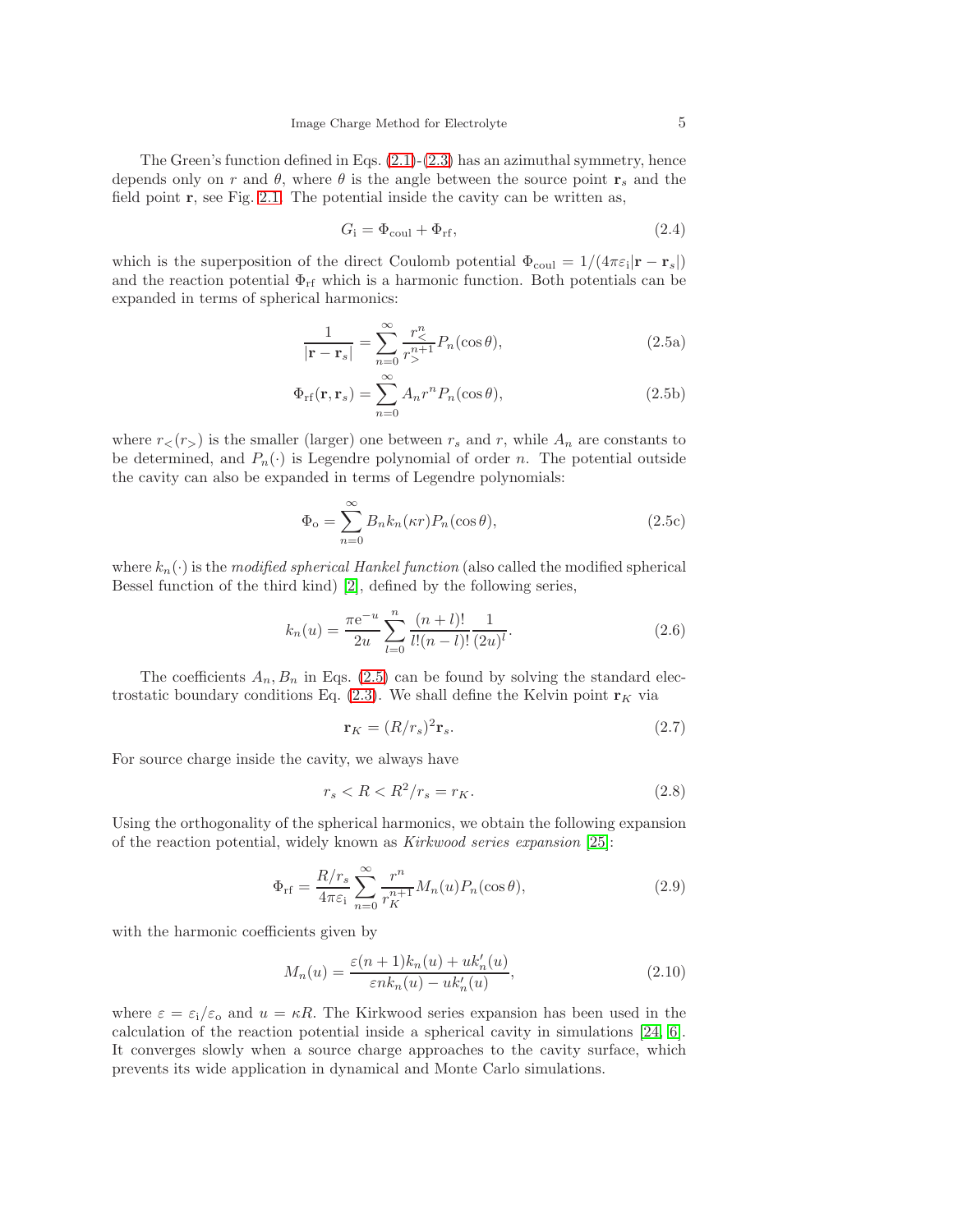3. Image charge representation and algorithm. In this section, we develop an image charge representation for the reaction potential using finite Mellin transformation.

**3.1. Finite Mellin transform.** Let  $f(t)$  be a function defined in the interval [0, 1]. Its *finite Mellin transform,*  $F(s)$  is defined as [\[20\]](#page-18-14)

$$
F(s) = \mathcal{M}[f(t); s] = \int_0^1 f(t) t^{s-1} dt,
$$
\n(3.1)

where s is generically a complex variable. The original function  $f(t)$  can be expressed in terms of  $F(s)$  by the *inverse Mellin transform* 

$$
f(t) = \mathcal{M}^{-1}[F(s);t] = \int_{\sigma - i\infty}^{\sigma + i\infty} F(s) t^{-s} ds.
$$
 (3.2)

Here the integration is carried out over a vertical line,  $Re(s) = \sigma$ , in the complex plane. The dual functions  $\{f(t), F(s)\}\$  form a *finite Mellin transform pair.* 

The finite Mellin transform is closely related to the one-sided Laplace transform. Let  $t = e^{-x}$ , then  $\mathcal{M}[f(t); s] = \mathcal{L}[f(e^{-x}); s]$ . Likewise, the inverse transform can also be expressed in terms of the inverse Laplace transform. The finite Mellin transform is equivalent to the usual Mellin transform for the function with compact support in the finite interval. The usual Mellin transform can be defined in terms of the two-sided Laplace transform.

Two finite Mellin transform pairs shall be useful in our discussion below,

<span id="page-5-3"></span>
$$
\{\delta(t-1), \quad 1\}, \quad \{t^c, \quad (s+c)^{-1}\}, \tag{3.3a}
$$

where  $\delta$  is the Dirac delta function. The Mellin transformation of the second pair is defined for  $Re(s + c) > 0$ .

We shall consider  $M_n(u)$  in Eq. [\(2.10\)](#page-4-1) as a function of n and analytically continue the integer variable  $n$  into the complex plane. This can be done through using the integral representation of Bessel functions, for which  $k_n(u) = \sqrt{\pi/2u}K_{n+1/2}(u)$  and the modified Bessel function of the second kind (see, e.g. Ref. [\[20\]](#page-18-14), pp. 917)

$$
K_{\nu}(u) = \frac{\pi}{2} \left(\frac{u}{2}\right)^{\nu} \int_0^{\infty} \frac{e^{-z - u^2/4z} dz}{z^{\nu+1}},
$$
\n(3.4)

for  $u > 0$ . Let  $f(t)$  be the inverse finite Mellin transformation of  $M_n(u)$ ,<sup>[2](#page-5-0)</sup> we have

<span id="page-5-1"></span>
$$
f(t) = \mathcal{M}^{-1}(M_n(u); t), \tag{3.5a}
$$

$$
M_n(u) = \mathcal{M}(f; n) = \int_0^1 f(t) t^{n-1} dt.
$$
 (3.5b)

As given by Eq. [\(2.10\)](#page-4-1), the harmonic coefficient  $M_n(u)$  is finite for all  $Re(n) \geq 0$ , which ensures the existence of the finite Mellin transform. Substituting Eq. [\(3.5b\)](#page-5-1) into the Kirkwood series Eq. [\(2.9\)](#page-4-2), and using  $r_Kr_s = R^2$ , the reaction potential can be re-expressed as

<span id="page-5-2"></span>
$$
\Phi_{\rm rf} = \frac{1}{4\pi R \varepsilon_{\rm i}} \int_0^1 dt \frac{r_K f(t)}{t^2} \sum_{n=0}^\infty \frac{r^n}{(r_K/t)^{n+1}} P_n(\cos \theta). \tag{3.6}
$$

<span id="page-5-0"></span><sup>&</sup>lt;sup>2</sup> We shall suppress the dependence of  $f(t)$  on u, to avoid cluttered notations.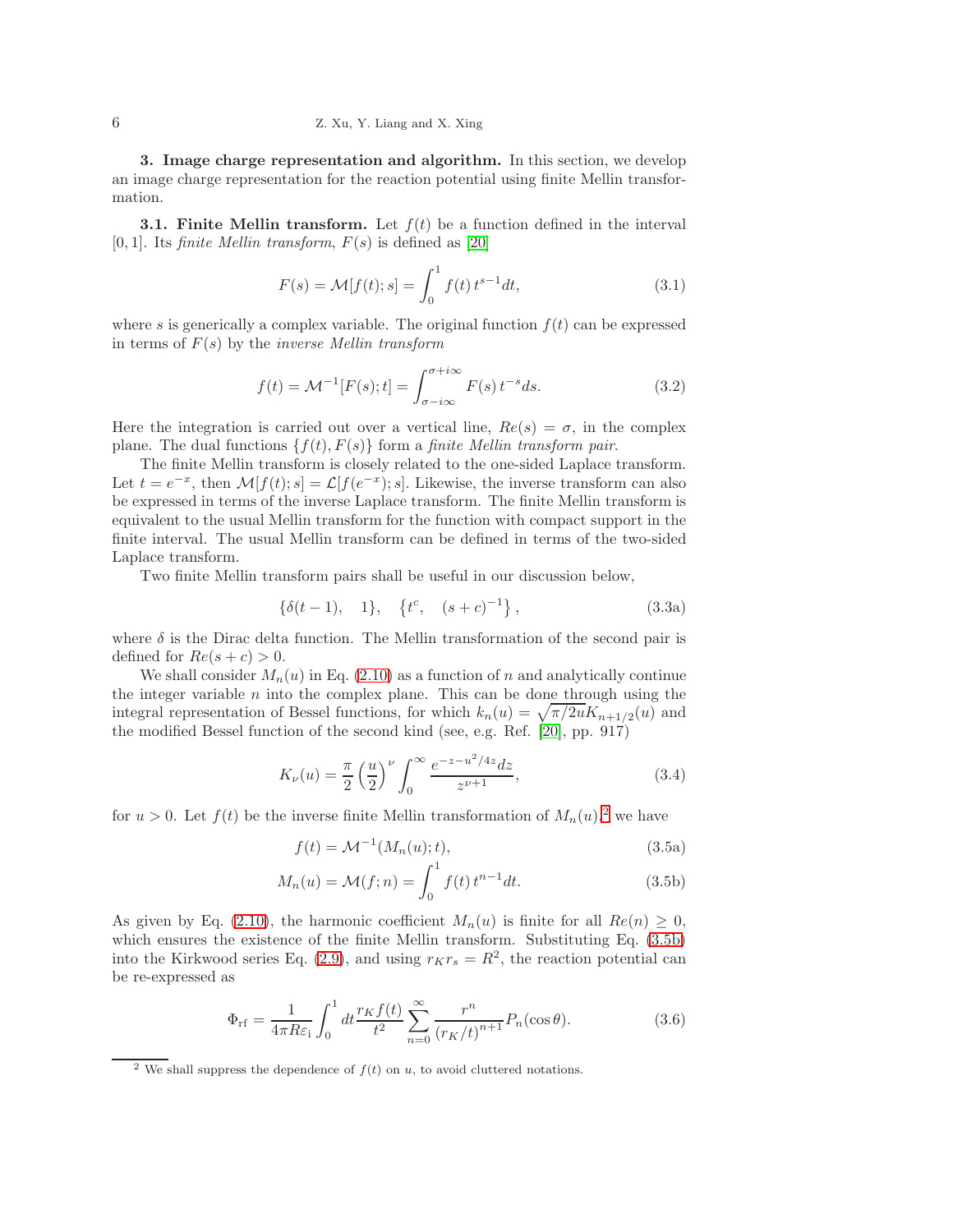Let us further define a vector  $\mathbf{x} = \mathbf{r}_K/t$ . As t decreases from 1 to 0, the vector x runs from the Kelvin point  $r_K$  to infinity along the radial direction. We shall see that this is precisely the loci of the image charge line. Let  $x$  be the magnitude of vector  $x$ , we have  $x = r_K/t$ . Since we are only interested in the field point inside the cavity, we have  $r \leq R \leq r_K/t = x$ , hence we can sum the series in Eq. [\(3.6\)](#page-5-2) using the expansion Eq. [\(2.5a\)](#page-4-3) and obtain

$$
\Phi_{\rm rf} = \frac{1}{4\pi\varepsilon_{\rm i}} \int_{r_K}^{\infty} dx \frac{R^{-1} f(r_K/x)}{|\mathbf{r} - \mathbf{x}|}.\tag{3.7}
$$

The last integral represents the potential generated by one dimensional distribution of image charges along the radial direction, which starts from the Kelvin point  $\mathbf{r}_K$  and extends to infinity. The linear charge density is  $\rho(x) = R^{-1} f(r_K/x)$ . The geometry is illustrated in Fig. [2.1.](#page-13-0) Therefore we arrive at our main result in this work.

<span id="page-6-0"></span>THEOREM 3.1. Let  $\{f(t), M_n(u)\}\$ be a finite Mellin transform pair with the conjugate variables t and n, with  $M_n(u)$  given in Eq. [\(2.10\)](#page-4-1). The Green's function problem [\(2.1\)](#page-3-0) has the following image charge representation:

<span id="page-6-1"></span>
$$
\Phi_{\rm rf}(\mathbf{r}, \mathbf{r}_s) = \frac{1}{4\pi\varepsilon_{\rm i}} \int_{r_K}^{\infty} dx \frac{\rho(x)}{|\mathbf{r} - \mathbf{x}|},\tag{3.8}
$$

where the line charge density is  $\rho(x) = f(r_K/x)/R$  and  $\mathbf{x} = (x/r_s)\mathbf{r}_s$ .

The image charge representation for the reaction potential Eq. [\(3.8\)](#page-6-1) is equivalent to the Kirkwood series representation, Eq. [\(2.9\)](#page-4-2). It is advantageous because the line integral can be efficiently discretized by Gauss quadrature. A few Gauss points can provide approximations with accuracy as high as desired [\[7\]](#page-17-4). Physically, this amounts to approximating line image by a few point images.

3.2. Point image and line image. The following limit of the Bessel function can be established (using Eq. [\(3.18\)](#page-8-0))

$$
\lim_{n \to \infty} \frac{u k'_n(u)}{n k_n(u)} = -1,
$$
\n(3.9)

Combining with Eq. [\(2.10\)](#page-4-1) we obtain the large n limit of the coefficients  $M_n(u)$ :

$$
\gamma \equiv \lim_{n \to \infty} M_n(u) = \frac{\varepsilon - 1}{\varepsilon + 1} = \frac{\varepsilon_i - \varepsilon_o}{\varepsilon_i + \varepsilon_o}.
$$
\n(3.10)

The coefficients Eq. [\(2.10\)](#page-4-1) can therefore be decomposed into two parts

$$
M_n(u) = \gamma + \delta M_n(u),\tag{3.11}
$$

where  $\delta M_n(u)$  vanishes as n goes to infinity.

The inverse Mellin transform of a constant  $\gamma$  is a delta function  $\gamma \delta(t-1)$ , while the inverse Mellin transform of the function  $\delta M_n(u)$  is generally a continuous function in the interval [0, 1]. The linear charge density therefore can be decomposed into (with  $t = r_K/x$ :

$$
\rho(x) = R^{-1} \mathcal{M}^{-1}(M_n(u); t) \n= R^{-1} \gamma \delta(t - 1) + R^{-1} \mathcal{M}^{-1}(\delta M_n(u); t) \n= \frac{\gamma R}{r_s} \delta(x - r_K) + R^{-1} \mathcal{M}^{-1}(\delta M_n(u); \frac{r_K}{x}).
$$
\n(3.12)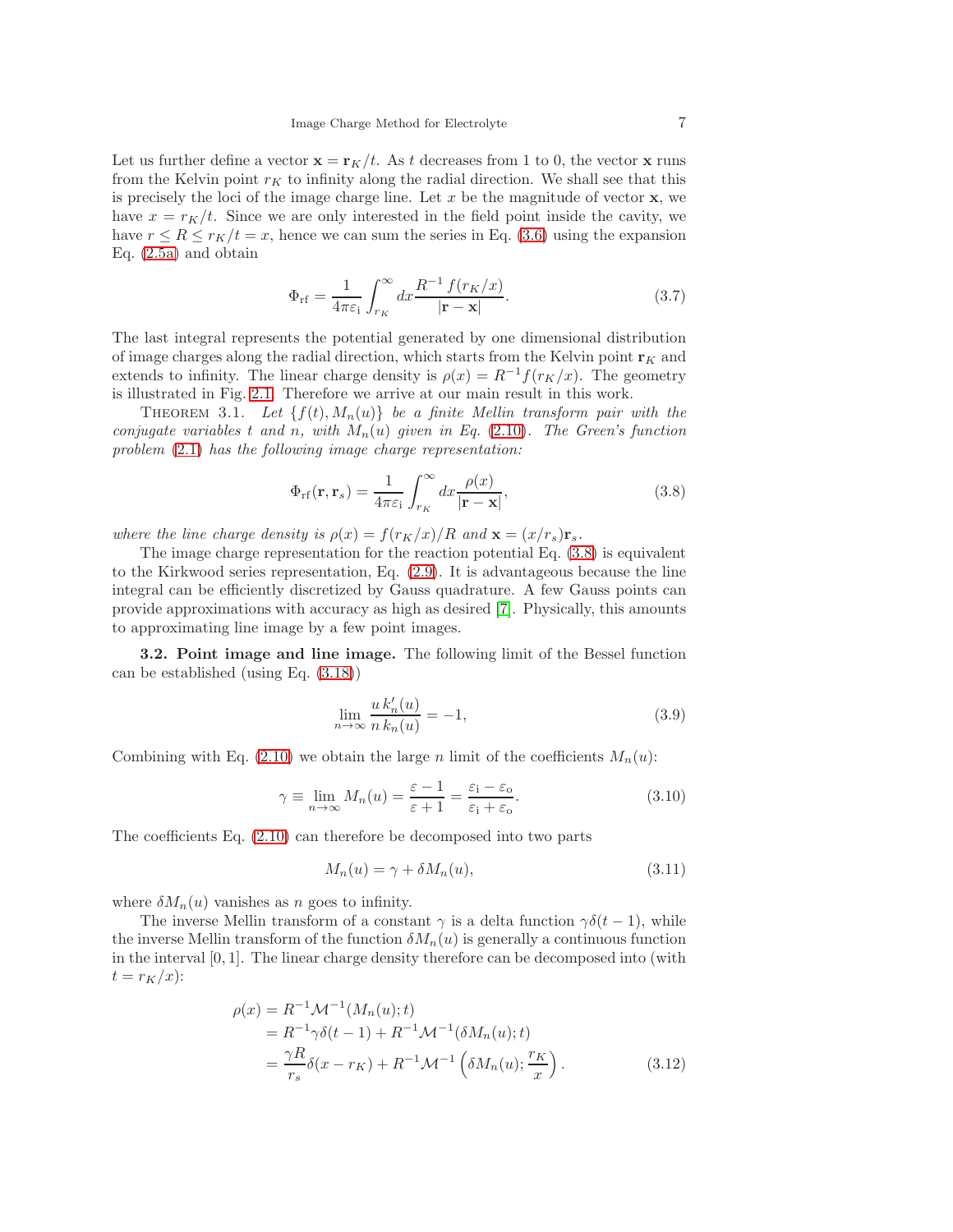The first term corresponds to a point image at the Kelvin point, and the second term corresponds to a continuous line image extending from the Kelvin point to infinity.

The simplest limit is  $\varepsilon \to 0$ , where the exterior of the cavity becomes a conductor. In this limit, we easily see from Eq. [\(2.10\)](#page-4-1) that  $M_n(u) \to -1 = \gamma$ , and  $\delta M_n(u) =$  $M_n(u) - \gamma = 0$ . The image charge distribution reduces to a single point image at the Kelvin point, a well known result.

When the dielectric constants inside and outside the cavity are the same, i.e.  $\varepsilon = 1$ , the point image vanishes, but the line image persists. This is precisely the case of multi-scale reaction field model for electrolytes.

3.3. Neumann's result revisited. Let us review the simple case where there is no screening ions outside the cavity, i.e.  $u = \kappa R = 0$ . In 1883, Neumann [\[33\]](#page-18-1) found an exact expression for the reaction field, in terms of a point image charge at the Kelvin point and a line image:

<span id="page-7-0"></span>
$$
\Phi_{\rm rf} = \frac{\gamma R/r_s}{4\pi\varepsilon_{\rm i}|\mathbf{r} - \mathbf{r}_K|} + \frac{\gamma\varepsilon}{(\varepsilon + 1)R} \int_{r_K}^{\infty} dx \frac{(r_K/x)^{1/(\varepsilon + 1)}}{4\pi\varepsilon_{\rm i}|\mathbf{r} - \mathbf{x}|},\tag{3.13}
$$

where  $\gamma = (\varepsilon - 1)/(\varepsilon + 1)$ . This formula has been re-derived independently by various authors in different fields of applications [\[48,](#page-19-8) [14,](#page-18-15) [11,](#page-18-16) [38,](#page-19-9) [28,](#page-18-17) [35\]](#page-18-18); also see Lindell's review [\[37\]](#page-19-2) for the summary of history. The Mellin transform method was also used by Lindell and collaborators [\[29,](#page-18-19) [34\]](#page-18-20) for finding image charges of the Poisson equation in layered media.

The Neumann's integral expression can be easily derived from the general result Eq. [\(3.8\)](#page-6-1). For  $u = 0$ , the harmonic coefficients Eq. [\(2.10\)](#page-4-1) reduce to,

$$
M_n(0) = \gamma + \frac{\gamma \varepsilon/(\varepsilon + 1)}{n + (\varepsilon + 1)^{-1}}.
$$

Its inverse Mellin transform can be exactly calculated using Eq. [\(3.3\)](#page-5-3):

$$
f(t) = \gamma \delta(t - 1) + \frac{\gamma \varepsilon}{\varepsilon + 1} t^{1/(\varepsilon + 1)}.
$$
\n(3.14)

Substituting this back into Eq. [\(3.8\)](#page-6-1) we find Neumann's result Eq. [\(3.13\)](#page-7-0).

The application of the Neumann's result in molecular dynamics can be found in two recent papers [\[26,](#page-18-21) [27\]](#page-18-22). The reciprocal problem of a source charge placed outside of a sphere was also applied in Monte Carlo simulations of colloidal systems [\[9,](#page-18-23) [19\]](#page-18-24). Historically, what is widely used in computer simulations of biological systems is only single image charge approximations, see works by Friedman [\[17\]](#page-18-25) and Abagyan and Totrov [\[1\]](#page-17-5). These methods are of the first or second order accuracy in the dielectric ratio  $\varepsilon = \varepsilon_i/\varepsilon_o$ . They fail to be accurate if the ratio  $\varepsilon$  is not small.

**3.4.** Limits of large cavity and small cavity. For  $u = \kappa R \neq 0$ , the inverse Mellin transform of  $M_s(u)$  can not be exactly calculated. One way to proceed is to use the following asymptotic approximation [\[46\]](#page-19-4),

$$
\frac{uk_n'(u)}{k_n(u)}\approx -\left(n+1+\frac{u^2}{1+u}\right),
$$

which gives the correct leading order asymptotics both for  $u \to 0$  and for  $u \to +\infty$ . Substituting it back into Eq. [\(2.10\)](#page-4-1) leads to

<span id="page-7-1"></span>
$$
M_n(u) \approx \gamma + \frac{\varepsilon - 2\varepsilon (1 + \tilde{u})/(1 + \varepsilon)}{(1 + \varepsilon)n + (1 + \tilde{u})},\tag{3.15}
$$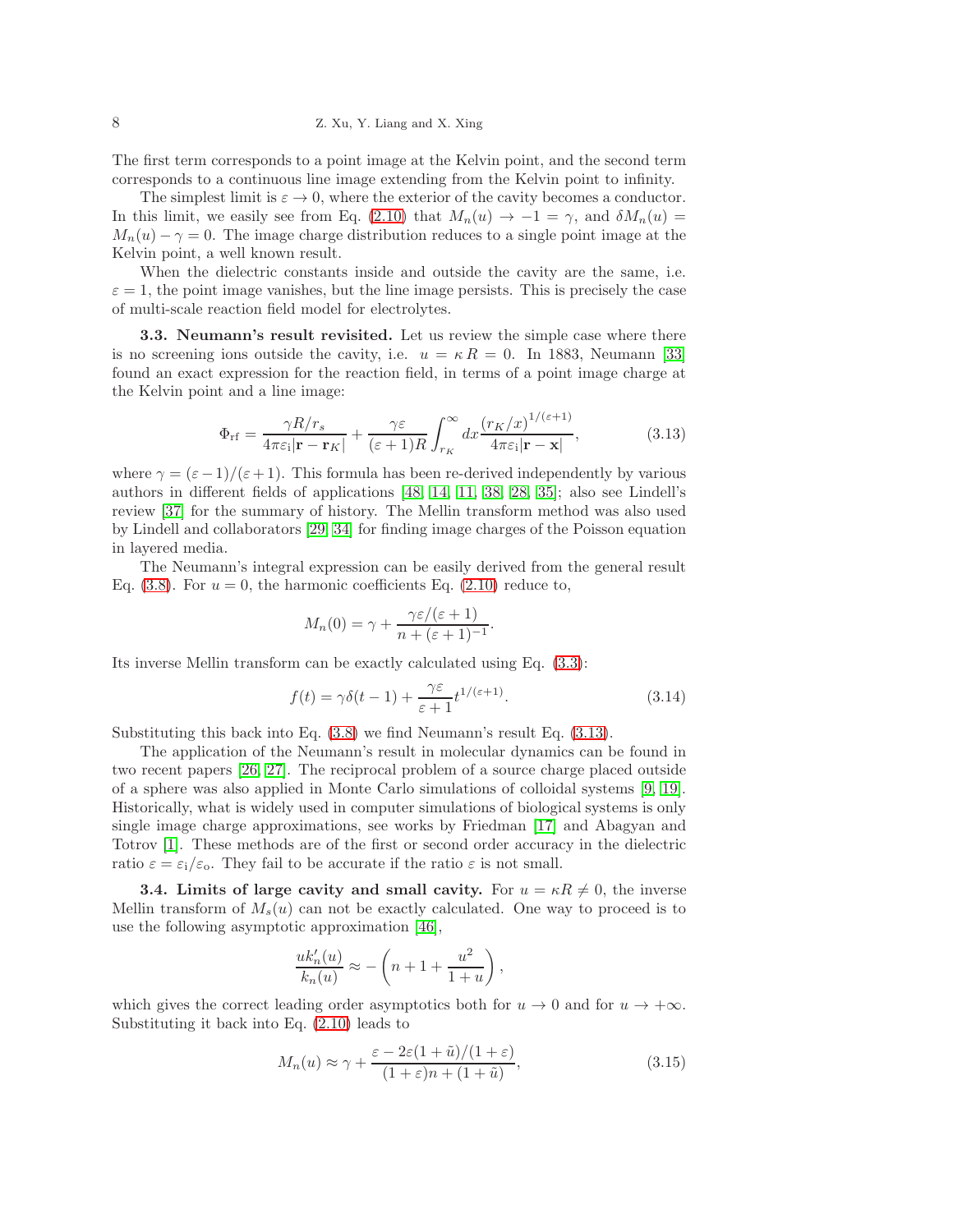where  $\tilde{u} = u^2/(1+u)$ . The inverse Mellin transform of this can be easily found. This approximation works well for the case of small  $u$  (small cavity) and large  $u$  (large cavity).

**3.5.** Large n asymptotics of  $M_n(u)$ . Let us first look at the large n limit of the Bessel function  $k_n(u)$ . For sufficiently large n, the largest term in the sum Eq. [\(2.6\)](#page-4-4) is given by  $l = n$ . We can therefore rewrite the summation as

$$
k_n(u) = \frac{\pi e^{-u}(2n)!}{(2u)^{n+1}n!} \sum_{p=0}^{n} \frac{n!(2n-p)!}{(2n)!(n-p)!p!} (2u)^p,
$$
\n(3.16)

where we have defined  $p = n - l$ . We can expand the function being summed into asymptotic series in terms of  $1/n$  and extend the upper limit of summation from n to  $\infty$ . The resulting summation then can be calculated order by order in  $1/n$ . This can be conveniently done using Wolfram Mathematica. For example, up to order of  $n^{-2}$ , we have

$$
k_n(u) = \frac{2^{-n-6}u^{-n-1}\Gamma(2n+1)}{\Gamma(n+1)}\left(32 - \frac{8u^2}{n} + \frac{u^4 - 4u^2}{n^2} + O\left(n^3\right)\right) \tag{3.17}
$$

It then follows that

<span id="page-8-0"></span>
$$
\frac{uk'_n(u)}{k_n(u)} = -1 - n - \frac{u^2}{4n^2} - \frac{u^2}{2n} + O(n^{-3}),\tag{3.18}
$$

$$
M_n(u) = \frac{(\varepsilon - 1)\varepsilon}{n(\varepsilon + 1)^2} - \frac{\varepsilon (u^2 \varepsilon + u^2 + \varepsilon - 1)}{n^2(\varepsilon + 1)^3} + O(n^{-3}).
$$
 (3.19)

Generically, therefore, the leading order term of  $M_n(u)$  scales as  $1/n$ . In the most interesting case  $\varepsilon = 1$ , however, this term vanishes and we have

$$
M_n(u) = -\frac{u^2}{4n^2} + O\left(n^{-3}\right). \tag{3.20}
$$

Now consider the limit where the source charge approaches the cavity boundary, we have  $r_s \to R, r_K \to R$ . The reaction potential acting on the source charge then (see Eq.  $(2.9)$ ) becomes

$$
\Phi_{\rm rf}(\mathbf{R}, \mathbf{R}) \to \frac{1}{4\pi\varepsilon_{\rm i}R} \sum_{n=0}^{\infty} M_n(u) < \infty. \tag{3.21}
$$

Therefore the line image strength must vanish at the Kelvin point.

#### 3.6. The general case.

3.6.1. Padé approximations to harmonic coefficients. In the multi-scale reaction field model, we typically have  $\varepsilon \approx 1$  and  $u = \kappa R$  of order of unity. All methods discussed above fail in this case. To obtain accurate approximation, we approximate the harmonic coefficients  $M_n(u)$  by a rational function of n (i.e. Padé approximation):

<span id="page-8-1"></span>
$$
\tilde{M}(P;n) = \gamma + \sum_{j=0}^{P-1} \alpha_j n^j / \sum_{j=0}^{P} \beta_j n^j , \qquad (3.22)
$$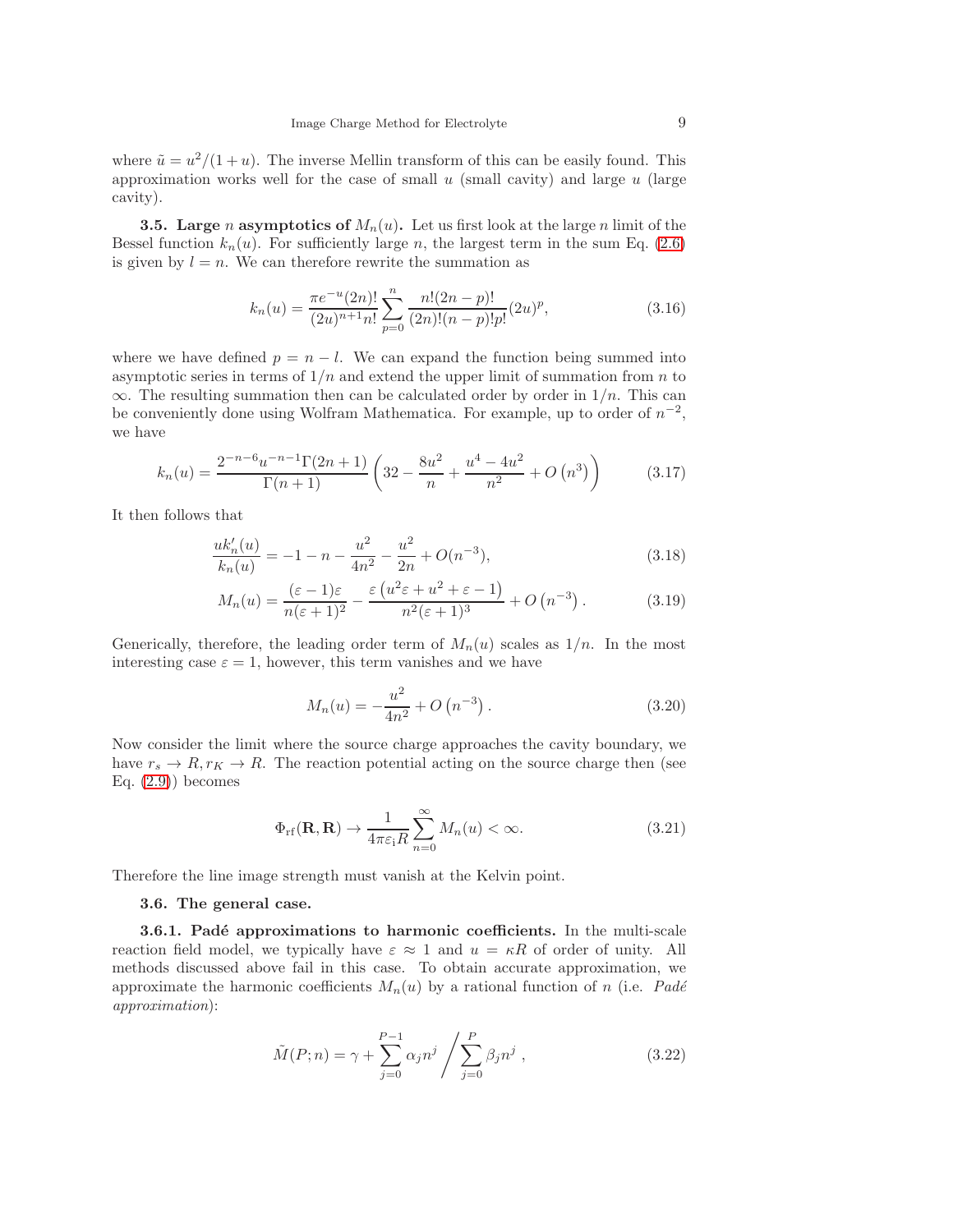with constants  $\alpha_j \in \mathbb{R}$  and  $\beta_j > 0$  for all j. Clearly Eq. [\(3.15\)](#page-7-1) is a special case of Eq. [\(3.22\)](#page-8-1) with  $P = 1$ . The second term on the right hand side is the order  $[(P-1)/P]$ Padé approximant <sup>[3](#page-9-0)</sup> of the function  $\delta M_n(u)$ , and the rational polynomial preserves the asymptotics,

$$
M_n(u) = \gamma + O(1/n), \quad \text{as} \quad n \to \infty. \tag{3.23}
$$

The coefficients  $\{\alpha_j, \beta_j\}$  are solved by the nonlinear least square method. For given u and dielectric ratio  $\varepsilon$ , the constants in the expansion can be simply determined by a minimization of the total  $L_2$  error of the first  $N+1$  terms of the harmonic coefficients,

<span id="page-9-1"></span>
$$
\min_{\{\alpha_j,\beta_j\}} \sum_{n=0}^N \left[ M_n(u) - \tilde{M}(P;n) \right]^2.
$$
\n(3.24)

The Newton iteration scheme or other iteration algorithms can be applied to solve this nonlinear optimization problem.

To demonstrate the quality of Pad´e approximation, we list in Table [3.1](#page-14-0) the relative errors for the cases of  $P = 2$  and 3 with various parameters u and  $\varepsilon$ .

$$
E^{2} = \sum_{n=0}^{N} \left[ M_{n}(u) - \tilde{M}(P; n) \right]^{2} / \sum_{n=0}^{N} M_{n}(u)^{2} ,
$$

where  $\tilde{M}(P; n)$  is the numerical solution of the nonlinear least square problem [\(3.24\)](#page-9-1). We take  $N = 50$  since 51 multipoles in the Kirkwood series already provide sufficiently high accuracy. It should be pointed out that the minimization solution depends on the initials and may be not a global minimization. Nonetheless, the results in Table [3.1](#page-14-0) clearly show the remarkable precision of the Padé approximation. For example, the worst case for  $P = 3$  has a relative error  $\sim 0.02\%$ . In comparison, the asymptotic method Eq. [\(3.15\)](#page-7-1) yields much larger error, and completely breaks down for  $\varepsilon \to 1$ .

3.6.2. Image expressions through inverse Mellin transforms. After the best-fitting coefficients  $\{\alpha_i, \beta_i\}$  are determined, we can further re-express the Padé approximation Eq. [\(3.22\)](#page-8-1) using the partial fraction expansion:

<span id="page-9-3"></span>
$$
\tilde{M}(P;n) = \gamma + \sum_{j=1}^{P} \frac{C_j}{n + Z_j},
$$
\n(3.25)

where the coefficients  $Z_j$  and  $C_j$  can be determined by the Heaviside's cover-up method. Using Eq. [\(3.3\)](#page-5-3), the inverse Mellin transform  $f(t) = \mathcal{M}^{-1}[\tilde{M}(P; s); t]$ , we easily find the image charge distribution:

$$
\rho(x) = \frac{\gamma R}{r_s} \delta(x - r_K) + \lambda(r_K/x),\tag{3.26}
$$

where

<span id="page-9-2"></span>
$$
\lambda(t) = \frac{1}{R} \sum_{j=1}^{P} C_j t^{Z_j}
$$
\n(3.27)

<span id="page-9-0"></span><sup>&</sup>lt;sup>3</sup>Here  $P-1$  and P refer to the degree of polynomials in the numerator and in the denominator respectively.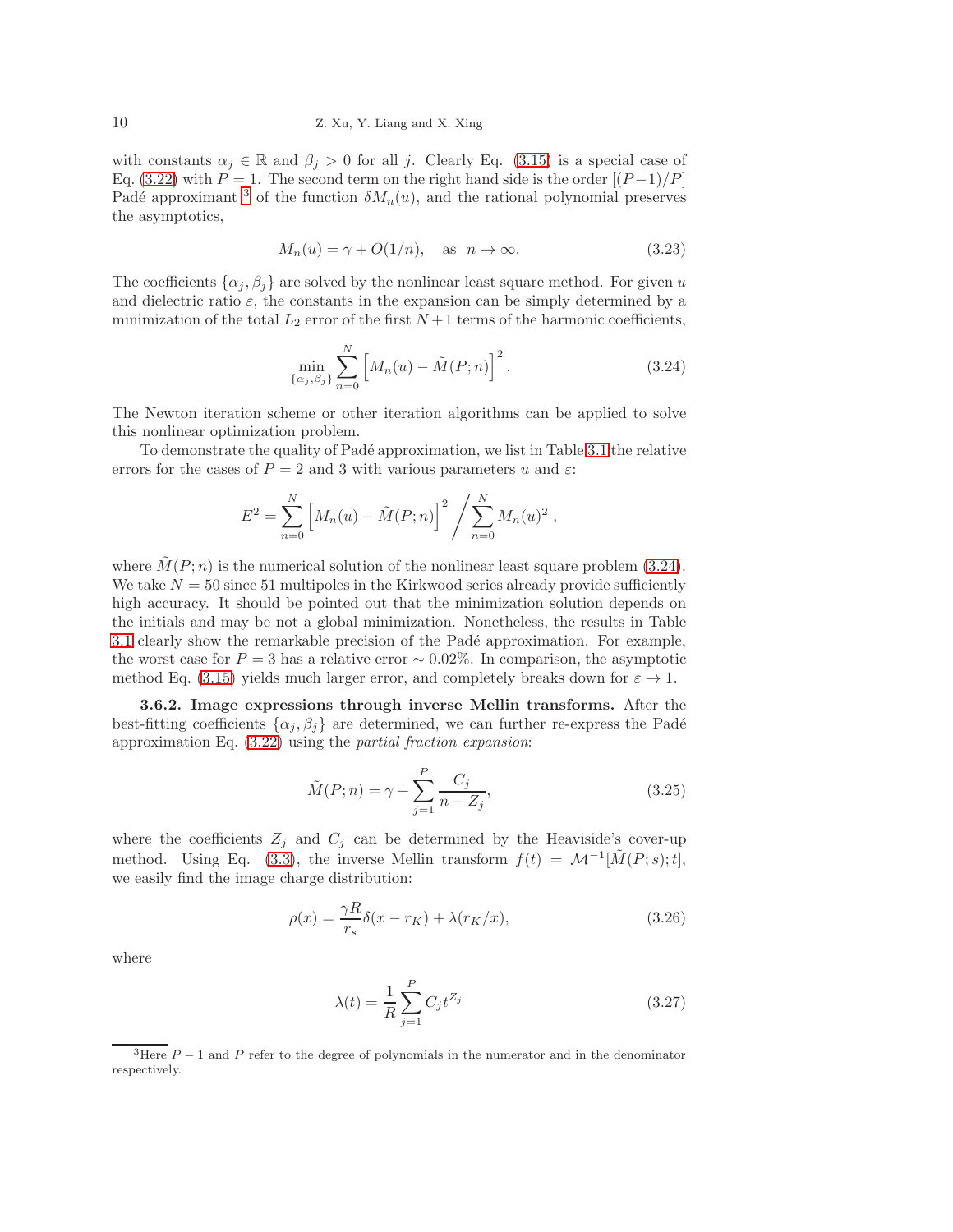Table 3.1 Relative errors of Padé approximations to the harmonic coefficients for different parameters u and  $\varepsilon$ . In the minimization,  $N = 50$  is taken. The asymptotic solution Eq. [\(3.15\)](#page-7-1) [\[46\]](#page-19-4) is also given for comparison.

|                          | $\varepsilon = 0.02$ | $\varepsilon = 0.1$ | $\varepsilon = 0.5$ | $\varepsilon=1$ |
|--------------------------|----------------------|---------------------|---------------------|-----------------|
| $P=2$                    |                      |                     |                     |                 |
| $u = 0.5$                | $4.10E-6$            | $2.03E - 5$         | $1.10E - 4$         | $6.01E - 4$     |
| $u=2$                    | $3.14E - 5$          | $1.64E - 4$         | $1.15E-3$           | 5.07E-3         |
| $u=10$                   | $6.08E - 5$          | $3.18E - 4$         | $2.08E - 3$         | 5.74E-3         |
| $P = 3$                  |                      |                     |                     |                 |
| $u = 0.5$                | $3.56E-9$            | 2.17E-8             | $4.25E - 7$         | $1.16E-5$       |
| $u=2$                    | $9.55E - 7$          | $4.92E-6$           | $3.31E - 5$         | $1.41E - 4$     |
| $u=10$                   | $2.22E-6$            | $1.15E-5$           | 7.37E-5             | $1.99E-4$       |
| Asymptotics Eq. $(3.15)$ |                      |                     |                     |                 |
| $u = 0.5$                | $1.12E-3$            | 5.84E-3             | $4.28E - 2$         | 0.42            |
| $u=2$                    | $1.67E - 3$          | $9.34E - 3$         | $9.05E-2$           | 0.58            |
| $u=10$                   | 8.89E-3              | $4.66E - 2$         | 0.32                | 0.95            |

with  $t = r_K/x$  represents a line image density from the Kelvin image point to the infinity along the radial direction. Alternatively, the reaction potential is,

<span id="page-10-0"></span>
$$
\Phi_{\rm rf}(\mathbf{r}, \mathbf{r}_s) = \frac{\gamma r_K}{4\pi R \varepsilon_{\rm i} |\mathbf{r} - \mathbf{r}_K|} + \frac{1}{4\pi \varepsilon_{\rm i}} \int_{r_K}^{\infty} dx \frac{\lambda(r_K/x)}{|\mathbf{r} - \mathbf{x}|}.
$$
\n(3.28)

Figure [3.1](#page-13-0) illustrates the profiles of line image strengths  $\lambda(r_K/x)$  for  $u = 2$  and for  $\varepsilon$  varying from 0.02 to 1 calculated with  $P = 3$ . Note that the line image is always oscillatory, which implies that some of the parameters  $Z_j$  are complex numbers. Note also that both amplitude and period increase with the dielectric ratio  $\varepsilon$ .

3.6.3. Discretization of the line image. Computation of the line integral in Eq.  $(3.28)$  using the continuous linear charge density Eq.  $(3.27)$  is still expensive. This is a quite severe limitation on the computational efficiency, since the line integral has to be computed in every simulation step. Therefore we further discretize the line integral [\(3.28\)](#page-10-0) using numerical quadrature. This amounts to approximating the linear image using multiple point image charges. An efficient discretization scheme uses fewer point images, and for large-scale systems the computation of pairwise interactions of these source-image charges can be speeded up with fast multipole-type algorithms [\[4,](#page-17-1) [10,](#page-18-10) [22,](#page-18-11) [47\]](#page-19-10) to achieve approximately linear complexity, significantly reducing the computational cost in computer simulations.

We consider the case of  $P = 3$ . Extension of the algorithm to other values of P is straightforward. Since  $M(P; n)$  must be real and the line charge is oscillatory, the parameters  $\{Z_1, Z_2, Z_3\}$  in Eq. [\(3.25\)](#page-9-3) are generally composed of a positive real number and a complex conjugate pair. The same clearly also holds for the set of parameters  $\{C_1, C_2, C_3\}$ . Let  $Z_1, C_1$  be real and

$$
Z_{2,3} = p \pm iq, \quad C_{2,3} = a \pm ib.
$$
\n(3.29)

The line image strength in Eq. [\(3.27\)](#page-9-2) can be expressed as

<span id="page-10-1"></span>
$$
\lambda(t) R = C_1 t^{Z_1} + 2 t^p [a \cos(q \log t) + b \sin(q \log t)], \qquad (3.30)
$$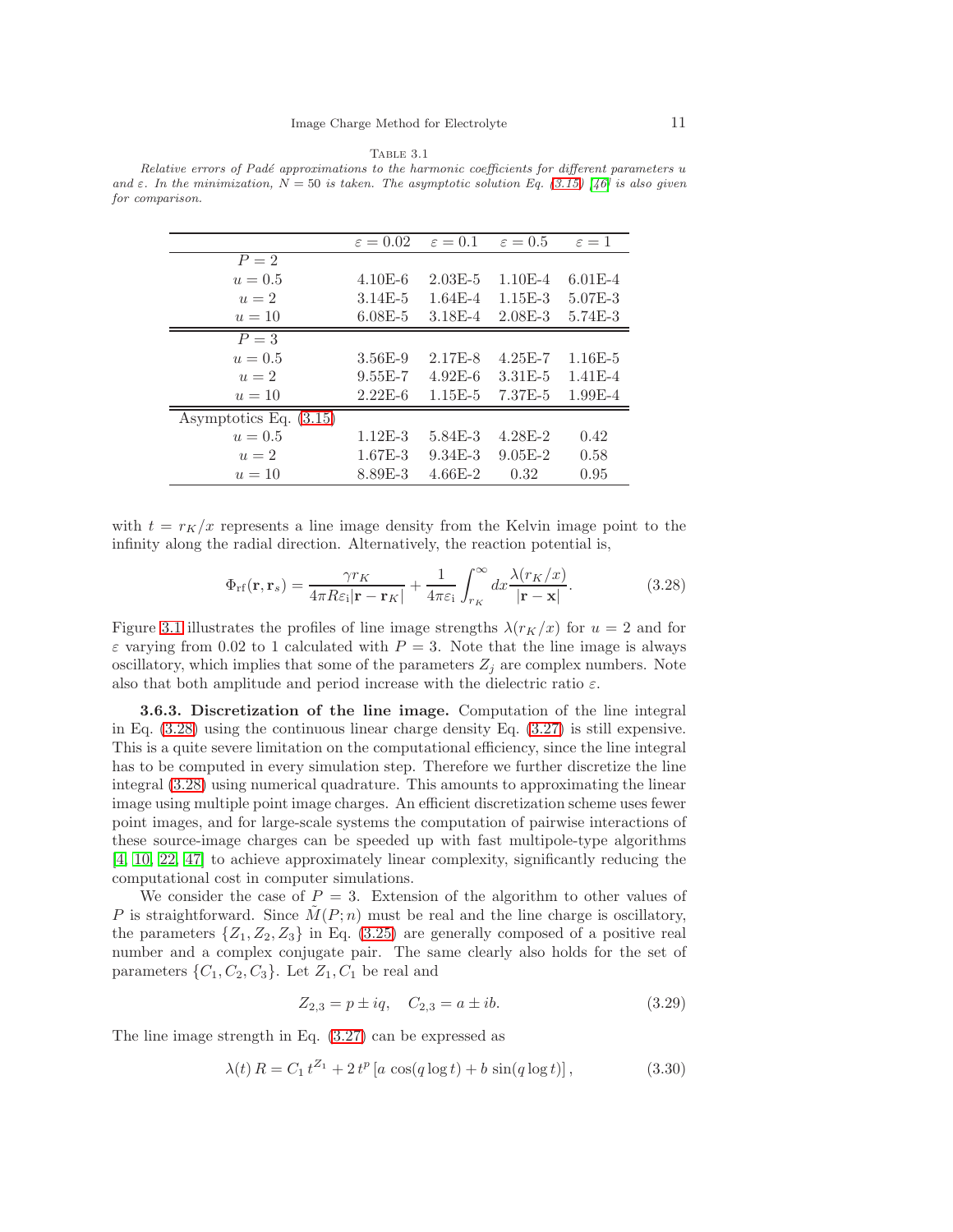

FIG. 3.1. Profiles of line image strengths as a function of  $x/r_K$  for parameters  $u = 2$  and different dielectric ratios  $\varepsilon$  calculated with  $\overline{P} = 3$ . Note that the linear charge density is always oscillatory in radius.

where  $t = r_K/x$ . Note that the second term is oscillatory, in agreement with Fig. [3.1.](#page-13-0)

Approximating an oscillating integral is tricky. We divide the integral in Eq. [\(3.28\)](#page-10-0) into two parts:

<span id="page-11-0"></span>
$$
\int_{r_K}^{\infty} \frac{\lambda(r_K/x)}{|\mathbf{r} - \mathbf{x}|} dx = \int_{r_K}^{r_K T} \frac{\lambda(r_K/x)}{|\mathbf{r} - \mathbf{x}|} dx + \int_{r_K T}^{\infty} \frac{\lambda(r_K/x)}{|\mathbf{r} - \mathbf{x}|} dx,
$$
(3.31)

with  $T$  a positive number sufficiently larger than unity. The first integral in Eq.  $(3.31)$ can be transformed into an integral over the interval  $v \in [-1,1]$  through the linear variable transformation:

$$
x(v) = r_K(2+\epsilon)^{\tau}/(1+\epsilon-v)^{\tau}
$$

with  $\epsilon = 2/(T^{1/\tau} - 1)$  and  $\tau$  a positive constant. Due to the finite interval being integrated, the integrand is only weakly oscillatory. Further defining a function  $Q(v)$ via

$$
Q(v) = \lambda(r_K/x(v)) \frac{\tau x(v)}{1 + \epsilon - v},
$$
\n(3.32)

we can easily show that

$$
\int_{r_k}^{r_K T} \frac{\lambda(r_K/x)}{|\mathbf{r} - \mathbf{x}|} dx = \int_{-1}^{1} \frac{Q(v)}{|\mathbf{r} - \mathbf{x}(v)|} dv.
$$
 (3.33)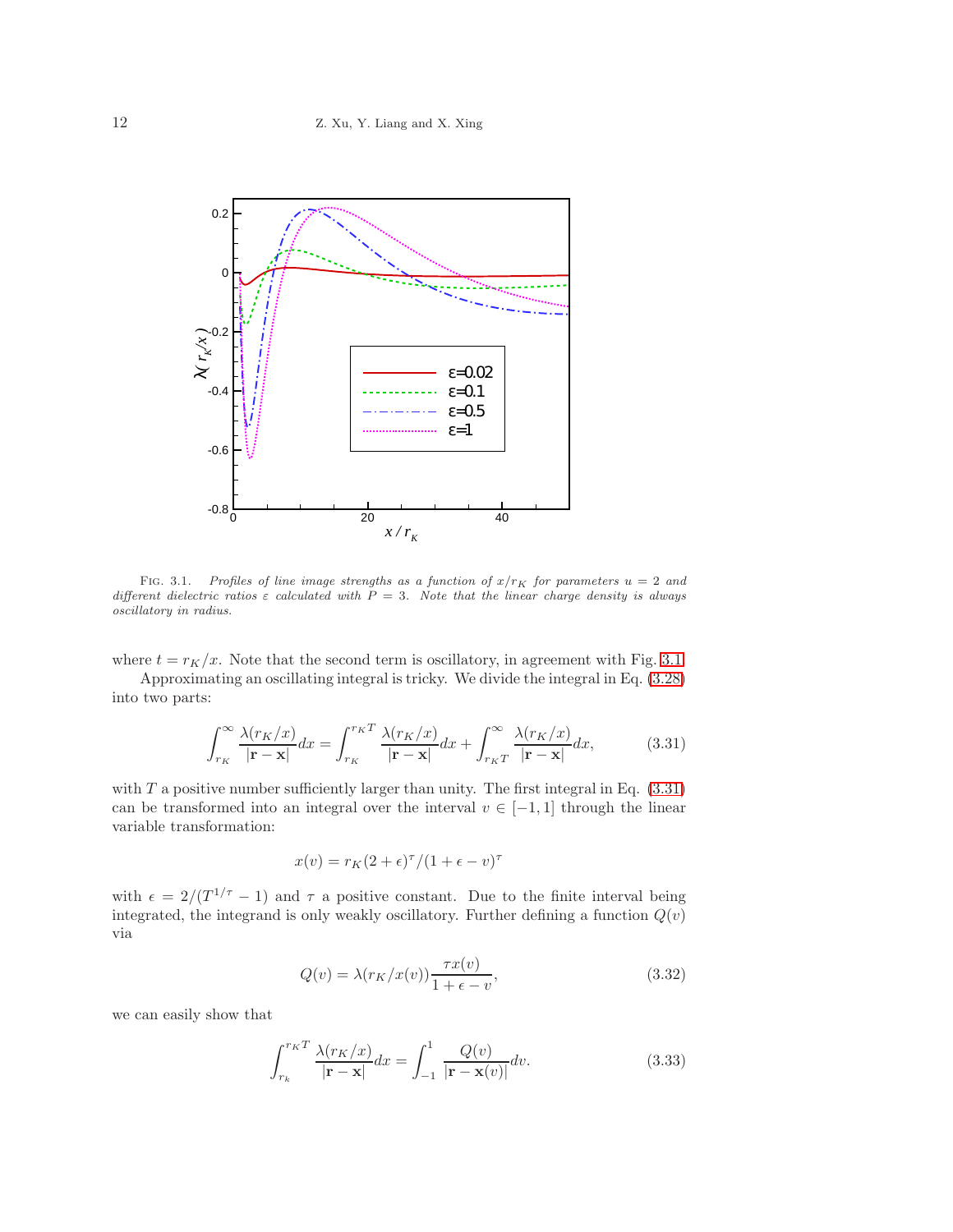The resulting integral over  $v$  can be then integrated using the classical  $M$ -point Gauss-Legendre quadrature, which discretizes the line image into several point image charges

$$
\int_{r_k}^{r_K T} \frac{\lambda(r_K/x)}{|\mathbf{r} - \mathbf{x}|} dx \approx \sum_{m=1}^{M} \frac{q_m}{|\mathbf{r} - \mathbf{r}_m|},
$$
(3.34)

where

$$
\mathbf{r}_m = \mathbf{x}(s_m), \quad q_m = \omega_m \, Q(s_m)
$$

and  $\{s_m, \omega_m, m = 1, \cdots, M\}$  are the Gauss quadrature points and weights.

For the second integral in the RHS of Eq. [\(3.31\)](#page-11-0), the Gauss quadrature is less efficient due to the high oscillatory integrand for small  $t$ . Fortunately, the variable  $x$ is much larger than r, hence the integrand can be expanded in terms of the ratio  $r/x$ .

$$
\frac{1}{|\mathbf{r} - \mathbf{x}|} = \sum_{n=0}^{\infty} \frac{r^n}{x^{n+1}} P_n(\cos \theta).
$$

Therefore

$$
\int_{rKT}^{\infty} \frac{\lambda(r_K/x)}{|\mathbf{r} - \mathbf{x}|} dx = \frac{1}{R} \sum_{n=0}^{\infty} I_n r^n P_n(\cos \theta), \qquad (3.35)
$$

where

$$
I_n = \int_{r_K T}^{\infty} \frac{\lambda(r_K/x)}{x^{n+1}} dx.
$$

The first few terms can be explicitly worked out using Eq. [\(3.30\)](#page-10-1):

$$
I_0 = \frac{C_1 T^{-Z_1}}{Z_1} + 2 \frac{(ap - bq)\cos(q\log T) - (aq + bp)\sin(q\log T)}{T^p(p^2 + q^2)},
$$
  
\n
$$
I_1 = \frac{1}{r_K} \left\{ \frac{C_1 T^{-Z_1 - 1}}{Z_1 + 1} + 2 \frac{[a(p + 1) - bq]\cos(q\log T) - [aq + b(p + 1)]\sin(q\log T)}{T^{p+1}[(p + 1)^2 + q^2]} \right\},
$$
  
\n
$$
I_2 = \frac{1}{r_K^2} \left\{ \frac{C_1 T^{-Z_1 - 2}}{Z_1 + 2} + 2 \frac{[a(p + 2) - bq]\cos(q\log T) - [aq + b(p + 2)]\sin(q\log T)}{T^{p+2}[(p + 2)^2 + q^2]} \right\}.
$$
  
\n(3.36)

In summary, the reaction potential Eq.  $(3.28)$  is approximated by  $M + 1$  image point charges plus a few correction terms,

<span id="page-12-0"></span>
$$
\Phi_{\rm rf} = \frac{1}{4\pi\varepsilon_{\rm i}} \sum_{m=0}^{M} \frac{q_m}{|\mathbf{r} - \mathbf{r}_m|} + \frac{1}{4\pi\varepsilon_{\rm i}R} \sum_{l=0}^{L} I_l r^l P_l(\cos\theta), \tag{3.37}
$$

where the term of  $m = 0$  represents the Kelvin image charge, with  $q_0 = \gamma r_K/R$  and  $\mathbf{r}_0 = \mathbf{r}_K$ . As pointed out previously, the Kelvin image vanishes when  $\varepsilon = 1$ . Remark. The error of approximating Eq. [\(3.31\)](#page-11-0) comes from two sources. One is from the Gauss quadrature to the finite integral, and the other is from the truncation of multipoles for the infinite integral. Both errors depend on the cutoff parameter  $T$ . In approximating infinite integral, the leading term in the error of the truncation is  $O\left[\left(r/r_K\right)^{L+1}\cdot\left(1/T\right)^{L+2}\right]$  where  $r/r_K < 1$ . The Gauss quadrature has a fast convergence, hence we expect a small  $T$  such that a few points leading to high accuracy. We find  $T = 4 \sim 6$  provides a good balance between two approximations in an accuracy of 3 digits.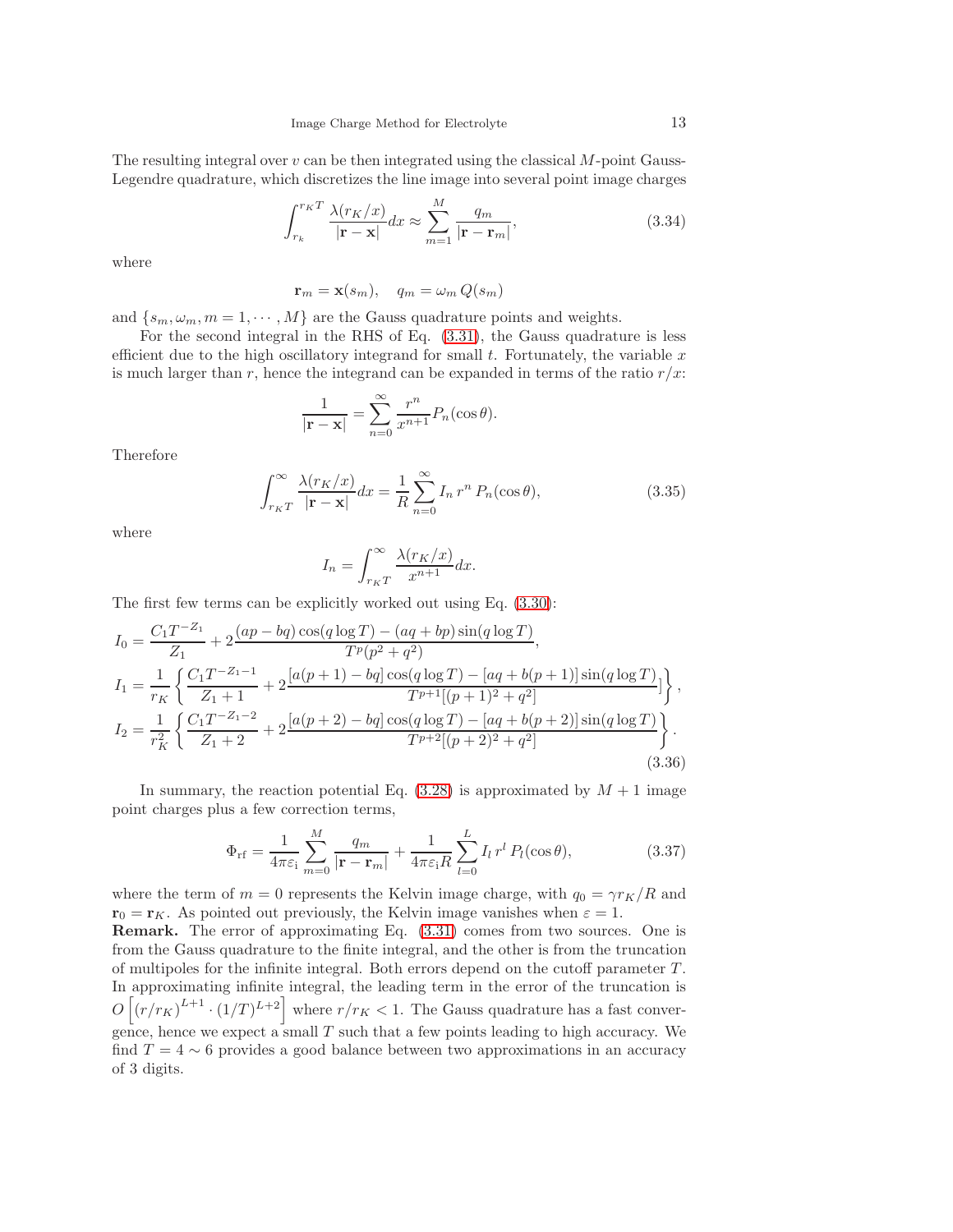4. Numerical results. In this section, we compute the reaction potential using our method and quantify the errors. We also demonstrate the power of multi-scale modeling by Monte Carlo simulating a dilute symmetric electrolyte.

4.1. Accuracy and efficiency of discretization scheme. We first test the accuracy of our discretization scheme. We focus on the most difficult case  $\varepsilon = 1$ where the line image is strongly oscillatory, and the point image vanishes. It is also the case appears in the multiscale modeling of electrolytes. We take  $u = 5$  and  $R = 1$ , and calculate the relative error of the self energy of a unit charge,  $\Phi_{\rm rf}({\bf r}_s, {\bf r}_s)/2$ , as a function of the source point radius  $r_s$ , by comparing with 201-terms-truncation of the Kirkwood series. The latter has a truncation error about  $(r_s/r_K)^{201}$  (for example, when  $r_s = 0.95R$  the error is about  $10^{-9}$ ) and can be considered as the "exact" solution. We set  $\tau = 5$  and  $T = 4$ . We find that the accuracy of numerical quadrature only weakly depends on T and  $\tau$ .

We use  $4, 5, 6$ , and 15 Gauss quadrature points for the integration on the finite interval  $[r<sub>K</sub>, r<sub>K</sub>T]$  and the two different corrections for the integration on interval  $[r_KT,\infty): L = 0$  and 1. Note that  $L = 0$  means the second term of Eq. [\(3.37\)](#page-12-0) is a constant correction. The results are shown in Figure [4.1.](#page-13-0) It is seen that the image charge approximation is very accurate even with only 4 image points, with the overall relative errors remaining less than 1%. The accuracy however does decrease when  $r_s$ approaches to the boundary.



<span id="page-13-0"></span>FIG. 4.1. Relative errors of the self energy as a function of source position  $r_s$  for different numbers of images  $(4, 5, 6, 15)$ . (a)  $L = 0$ ; (b)  $L = 1$ .

To determine the asymptotics of image charge approximation for the self energy near the boundary, we also compare it with the direct truncation of the Kirkwood series, in the range  $r_s/R \in [0.9, 0.99]$ . These results, shown in Figure [4.2,](#page-14-1) clearly demonstrate that image charge approximation converges much faster than the Kirkwood series near the boundary. In particular, image charge approximation with 4 image charges is uniformly better than Kirkwood series with 20 terms. For example, the error of Kirkwood series with 20 terms is larger than 1% for  $r_s/R = 0.97$ , and increases to 4% for  $r_s/R = 0.99$ , while the error of the image charge approximation remains less than 1%.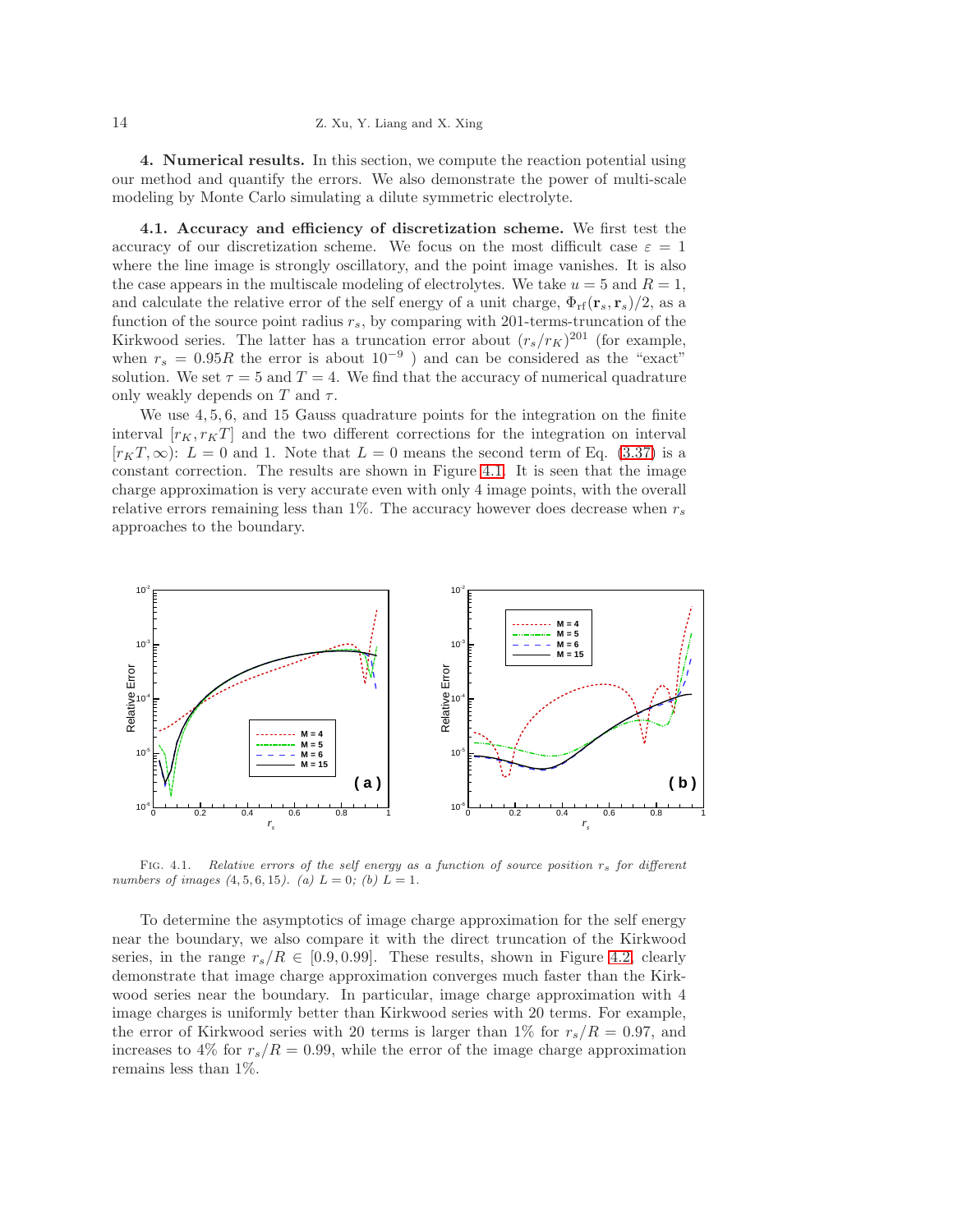

<span id="page-14-1"></span>FIG. 4.2. Relative errors of the self energy as a function of source position  $r_s \in [0.9, 0.99]$  for different numbers of images  $(4 \sim 6)$  with constant correction  $L = 0$  and different numbers of poles with multipole expansion.

We also compare the CPU timing efficiency of our image charge method and that of the Kirkwood series. The comparison was performed using the optimized module for the Bessel functions by Matlab, and the algorithm of the Legendre polynomials in Numerical Recipes [\[39\]](#page-19-11). The machine used has double-core 2.3GHz CPU and 8G memory. We use the same system parameters as in the accuracy test and calculate the pairwise energy of N ions randomly distributed in the cavity. In the image method we use  $4 \sim 6$  images and  $L = 0$  and 1 corrections, respectively. The Kirkwood series are truncated at 10th, 20th and 50th terms. The results are listed in Table [4.1.](#page-14-0) We see the image method with 4-point images is generally 40-50 times faster than the method of Kirkwood series truncated at 20-th terms. With these parameters, two methods have similar accuracy.

<span id="page-14-0"></span>TABLE  $4.1$ The CPU timing for comparison between image charge method and the truncation of the spherical harmonics series. The time unit is seconds.

| $\mathcal{N}$ | Images, $L=0$ |       | Images, $L = 1$ |       |       | Spherical harmonics |       |       |       |
|---------------|---------------|-------|-----------------|-------|-------|---------------------|-------|-------|-------|
|               |               |       |                 |       |       |                     |       |       | 50    |
| 50            | 0.058         | 0.066 | 0.075           | 0.067 | 0.077 | 0.082               | 1.36  | 2.81  | 8.81  |
| 100           | 0.22          | 0.28  | 0.31            | 0.26  | 0.31  | 0.34                | 5.29  | 11.40 | 35.54 |
| 200           | 0.86          | 0.97  |                 | 1 01  | 1 15  | 1 26                | 21.28 | 45.30 | 144.8 |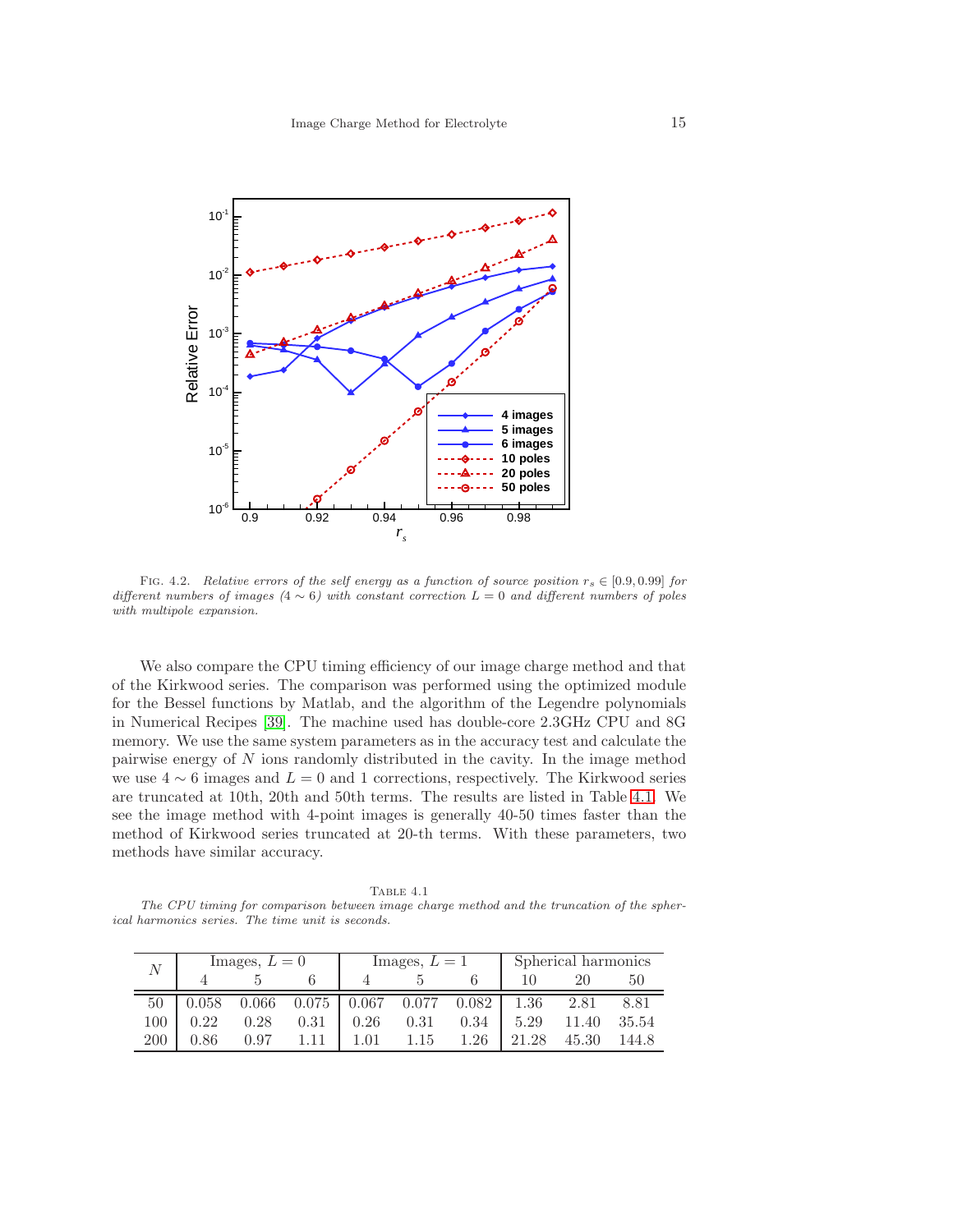## 16 Z. Xu, Y. Liang and X. Xing

4.2. Application in Monte Carlo simulations of electrolytes. To illustrate the utility of our image charge method, we apply it in a reaction-field Monte Carlo simulation of electrolyte. We artificially introduce a spherical cavity with radius R in the electrolyte, and model all charges in the cavity using the primitive model and simulate them using Monte Carlo method. All ions outside the cavity, together with the solvent, are treated implicitly using linearized PB theory, characterized by two parameters: the dielectric constant  $\epsilon_0$  and the inverse Debye length  $\kappa$ . For any ion inside the cavity, the effects of the electrolyte outside the cavity is to introduce a reaction potential, which can be calculated using our image charge method. It is important to note that the inverse Debye length  $\kappa$  characterizing the medium outside the cavity shall be self-consistently determined by the simulation of the ions inside the cavity.

We run canonical Monte Carlo simulations of the primitive model using the standard Metropolis criterion [\[32,](#page-18-26) [16\]](#page-18-27) for particle displacements. The ions are modeled by hard spheres with diameter  $D = 3.75\AA$  and with a point charge of valence  $z_i = \pm 1$ at its center. The ions are mobile in the solvent medium with dielectric permittivity  $\varepsilon_i = 80$ . The effective Hamiltonian of the system is given by

$$
U = \sum_{i=1}^{N} U_i^{\text{self}} + \sum_{i < j} U_{ij}.\tag{4.1}
$$

The self energy  $U_i^{\text{self}}$  is given by

<span id="page-15-0"></span>
$$
\beta U_i^{\text{self}} = \begin{cases} \frac{1}{2} l_B z_i^2 4\pi \varepsilon_i \Phi_{\text{rf}}(\mathbf{r}_i, \mathbf{r}_i), & r_i \le R, \\ \infty, & r_i > R, \end{cases}
$$
(4.2)

where  $l_B = e^2/(4\pi\varepsilon_0\varepsilon_ik_BT)$  is the Bjerrum length and  $\beta = 1/(k_BT)$  is the Boltzmann factor. We take  $l_B = 7.14\text{Å}$  for the water permittivity at room temperature. The infinite potential is due to the presence of the hard wall at  $r = R + D/2$ . The pairwise interaction energy  $U_{ij}$  is given by

$$
\beta U_{ij} = l_B z_i z_j \left[ \frac{1}{|\mathbf{r}_i - \mathbf{r}_j|} + 4\pi \varepsilon_i \Phi_{\rm rf}(\mathbf{r}_i, \mathbf{r}_j) \right],\tag{4.3}
$$

As is well known, the reaction potential is symmetric under permutation of two variables:  $\Phi_{\rm rf}({\bf r}_i,{\bf r}_j)=\Phi_{\rm rf}({\bf r}_j,{\bf r}_i).$ 

We first calculate the density distribution by taking a system with  $R = 100\AA$  and the salt concentration is  $\rho_0 = 8mM$  which corresponds to a Debye length  $\kappa^{-1} = 34\AA$ . We calculate both the cases with and without the reaction field. In the former case, we use different numbers of image charges varying from 4 to 6, with the parameters for numerical quadratures the same as those in the upper panel of Figure [4.1.](#page-13-0) For each setting, we run  $6 \times 10^8$  MC cycles for each particle to obtain samples for the statistics of particle number in each spherical shell with thickness  $2\AA$ .

In Figure [4.3](#page-16-0) we show the radial distribution function of anions, i.e., the normalized density,  $\rho/\rho_0$ . The distribution of cations is similar. Evidently, without accounting for the reaction field, the density is higher near the center of cavity and lower near the cavity boundary. The difference in the density is up to 3 percent. When the reaction field is taken into account, the particle density shows variation less than 0.5% in most regions inside the cavity. There is substantial deviation of density near the cavity boundary. This is due to the presence of the artificial hard wall on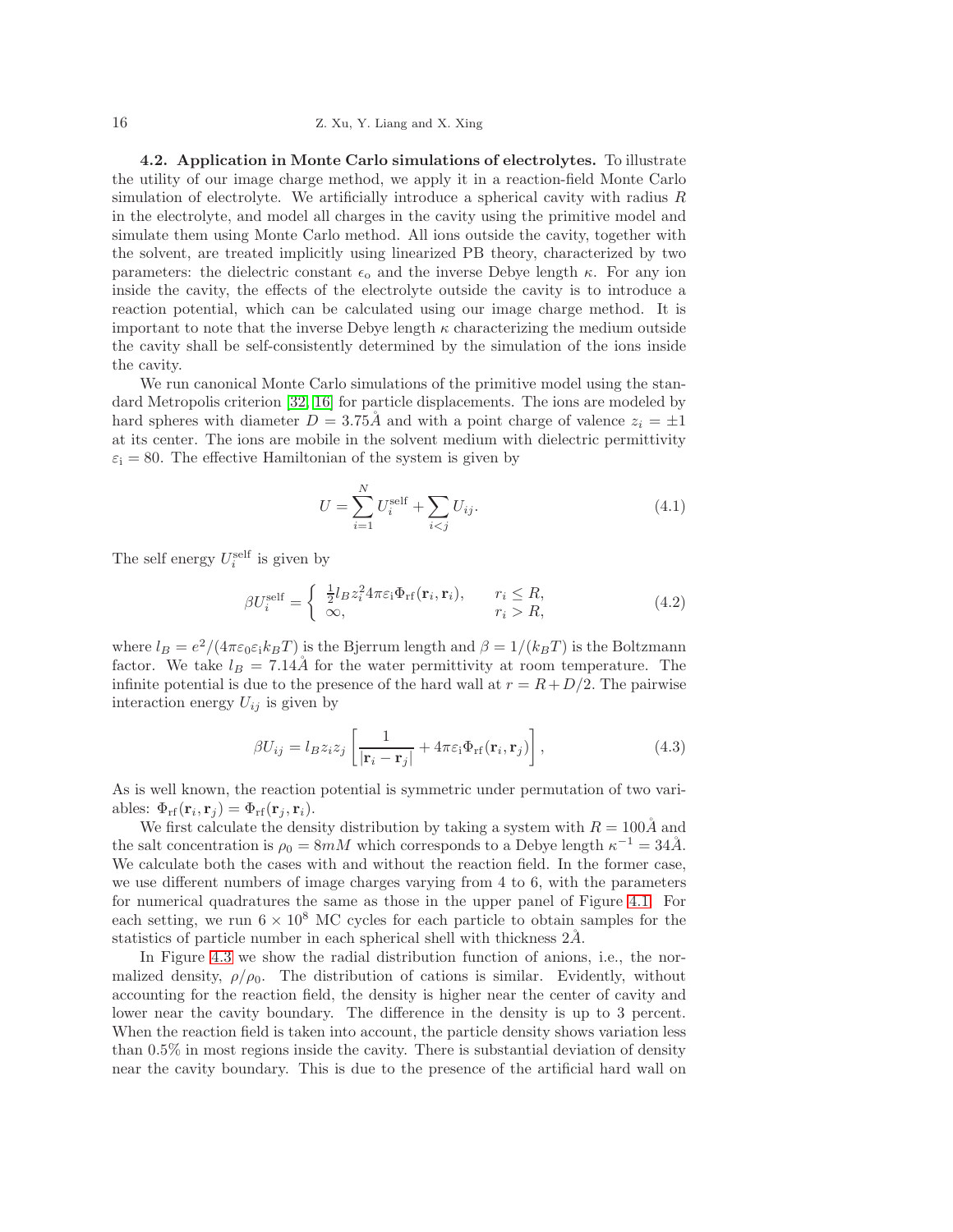

<span id="page-16-0"></span>Fig. 4.3. Comparison of radial density ratios of anions in the spherical cavity for approximating the reaction field with different numbers of images, and without reaction field. Cavity radius is  $R = 100\text{\AA}$ ; the salt concentration is  $\rho_0 = 8 \text{mM}$ , corresponding to a Debye length  $\kappa^{-1} = 34\text{\AA}$ .

the boundary, see Eq. [\(4.2\)](#page-15-0). This problem can be cured by adding to the self energy a short ranged correction, or by introducing a buffer zone of a certain thichness ( $\sim D$ ). The latter approach has been discussed in literature [\[3,](#page-17-6) [43,](#page-19-12) [26\]](#page-18-21). We shall present statistical mechanical discussion of the former approach in a separate publication.

Finally, in Figure [4.4,](#page-17-7) we plot the results for three different bulk ionic concentrations, where  $\rho_0 = 8, 16$  and  $24mM$  respectively. These results again show the necessity of treating the reaction potential, as well as the accuracy and efficiency of our image charge methods. It is also interesting to note that as the Debye length decreases the density becomes flatter, suggesting that the reaction-field Monte Carlo models becomes more precise. For the case of salt concentration  $24m$ , for example, the Debye length is approximately half of the cavity radius, while the density variation becomes less than 0.1% (excluding the thin region affected by the hard wall artifacts).

5. Conclusions. In summary, we have developed an image method for charges inside a spherical cavity that is immersed in an ionic solution. Our method is useful for multiscale reaction field models of electrolytes and other more complicated charged systems. We derive an analytic expression for the reaction potential in terms of one dimensional image charge distribution, and discuss a highly accurate and efficient algorithm for discretizing the image line charge. We also apply our method to a reaction field Monte Carlo simulations of 1 : 1 electrolytes. and demonstrate the accuracy and efficiency of the new algorithm.

Simulation of charged systems is computationally expensive, therefore is always limited to small system size. In a physical system of such size, the total charge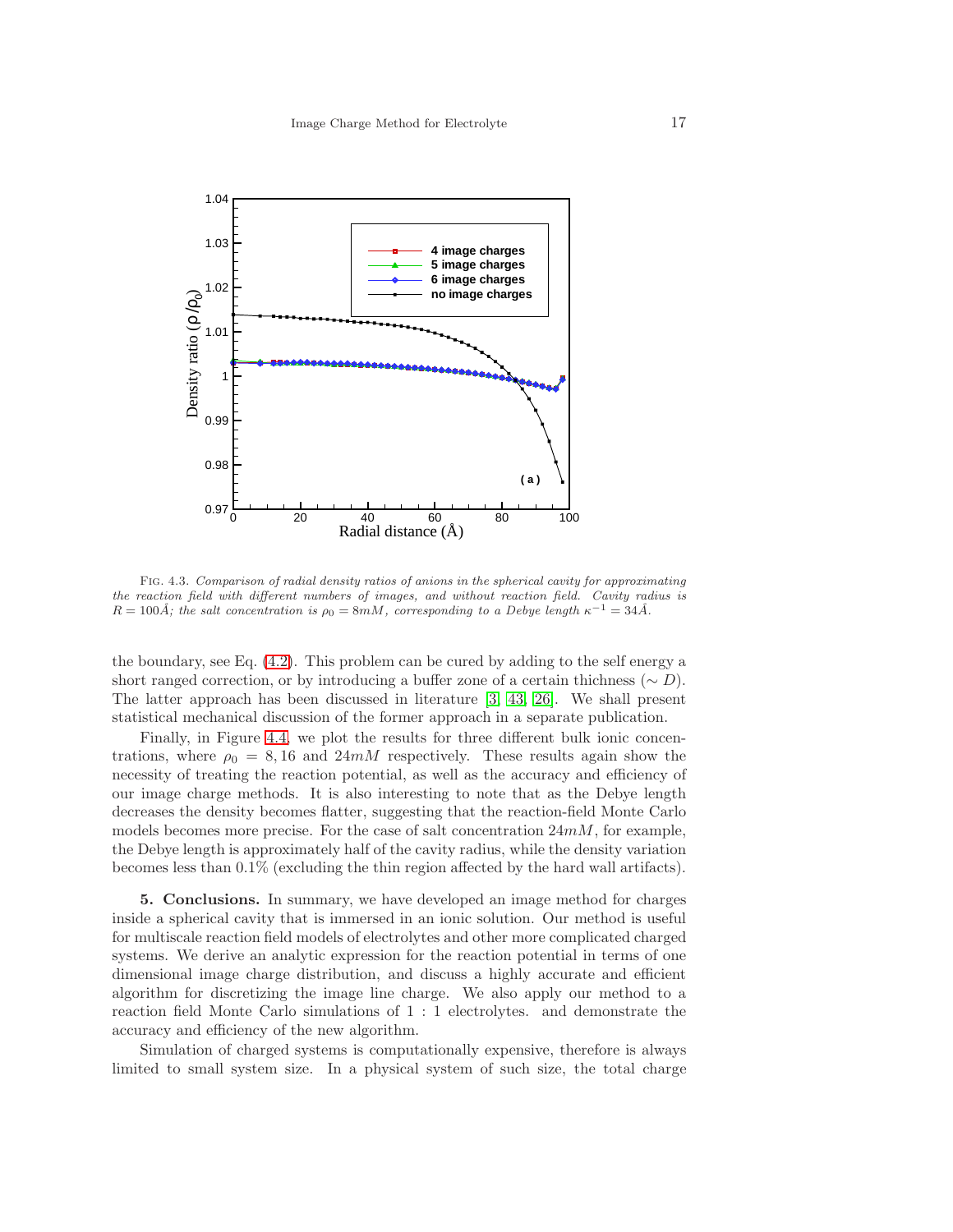

<span id="page-17-7"></span>FIG. 4.4. Radial density ratios for three different ion densities,  $8mM, 16mM, 24mM$  respectively. The corresponding Debye lengths are  $34\AA$ ,  $24\AA$  and  $20\AA$  respectively. Top panel: without reaction field; Bottom panel: with reaction field. For computation of the reaction potential,  $M = 5$ and  $L = 0$  are adopted.

may fluctuate away from zero to a noticeable extent. These fluctuations can not be taken into account in canonical ensemble simulations. In another word, grand canonical ensemble must be used to capture the charge fluctuations of small systems. Ewald-summation method, which is so far the most popular simulation methods for charged systems, are based on periodic boundary conditions, and are difficult to be incorporated with grand canonical ensemble. By strong contrast, reaction-field type of models, besides being more intuitive, can be easily adapted to a grand canonical Monte Carlo simulation. This shall be the topic of a separate publication.

Acknowledgments. The authors acknowledge the financial support from the Natural Science Foundation of China (Grant Numbers: 11101276, 11174196, and 91130012) and Chinese Ministry of Education (NCET-09-0556). Z. X. acknowledges the financial support from the Alexander von Humboldt foundation for a research stay at the Institute for Computational Physics, University of Stuttgart. The authors thank Professors Wei Cai and Chunjing Xie for helpful discussion.

## REFERENCES

- <span id="page-17-5"></span>[1] R. Abagyan and M. Totrov, Biased probability Monte Carlo conformational searches and electrostatic calculations for peptides and proteins, J. Mol. Biol., 235 (1994), pp. 983–1002.
- <span id="page-17-2"></span>[2] M. Abramowitz and I. A. Stegun, Handbook of Mathematical Functions with Formulas, Graphs, and Mathematical Tables, Dover, New York, 1964.
- <span id="page-17-6"></span>[3] H. Alper and R. M. Levy, Dielectric and thermodynamic response of a generalized reaction field model for liquid state simulations, J. Chem. Phys., 99 (1993), pp. 9847–9852.
- <span id="page-17-1"></span>[4] J. Barnes and P. Hut, A hierarchical O(NlogN) force-calculation algorithm, Nature, 324 (1986), pp. 446–449.
- <span id="page-17-0"></span>[5] M. Z. Bazant, B. D. Storey, and A. A. Kornyshev, Double layer in ionic liquids: Overscreening versus crowding, Phys. Rev. Lett., 106 (2011), p. 046102.
- <span id="page-17-3"></span>[6] D. BEGLOV AND B. ROUX, Finite representation of an infinite bulk system: Solvent boundary potential for computer simulations, J. Chem. Phys., 100 (1994), pp. 9050–9063.
- <span id="page-17-4"></span>[7] W. CAI, S. DENG, AND D. JACOBS, *Extending the fast multipole method to charges inside or* outside a dielectric sphere, J. Comput. Phys., 223 (2007), pp. 846–864.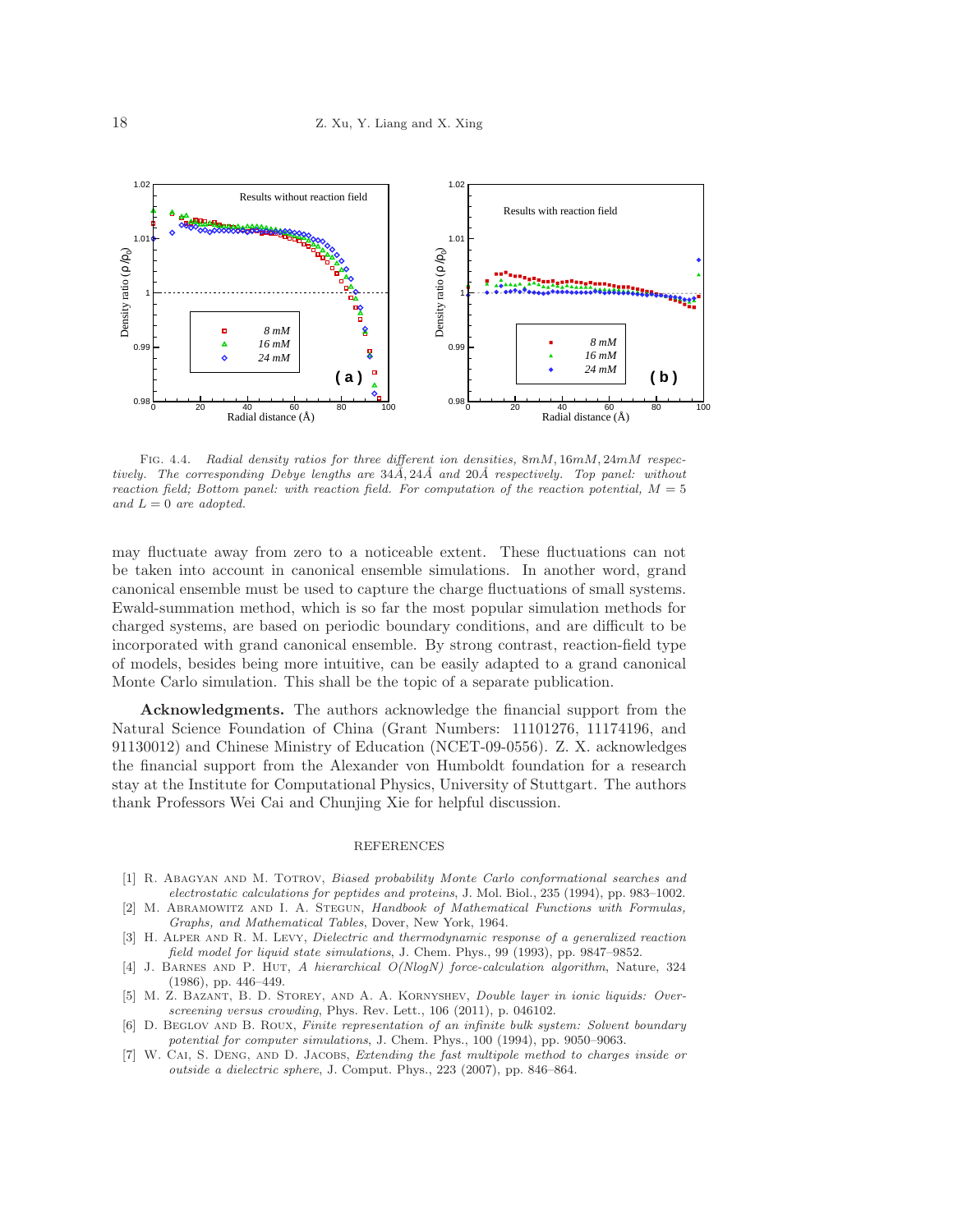- <span id="page-18-2"></span>[8] S. DENG AND W. CAI, Discrete image approximations of ionic solvent induced reaction field to charges, Commun. Comput. Phys., 2 (2007), pp. 1007–1026.
- <span id="page-18-23"></span>[9] A. P. dos SANTOS, A. BAKHSHANDEH, AND Y. LEVIN, Effects of the dielectric discontinuity on the counterion distribution in a colloidal suspension, J. Chem. Phys., 135 (2011), p. 044124.
- <span id="page-18-10"></span>[10] Z. H. DUAN AND R. KRASNY, An Ewald summation based multipole method, J. Chem. Phys., 113 (2000), pp. 3492–3495.
- <span id="page-18-16"></span>[11] N. A. EFREMOV AND S. I. POKUTNII, Macroscopic local charge states in ultradisperse media, Soviet Phys. - Solid State, 27 (1985), pp. 27–31.
- <span id="page-18-3"></span>[12] B. EISENBERG, Y. HYON, AND C. LIU, Energy variational analysis of ions in water and channels: Field theory for primitive models of complex ionic fluids, J. Chem. Phys., 133 (2010), p. 104104.
- <span id="page-18-6"></span>[13] P. P. Ewald, Die berechnung optischer und elektrostatischer gitterpotentiale, Ann. Phys., 369 (1921), pp. 253–287.
- <span id="page-18-15"></span>[14] A. V. FINKELSTEIN, Electrostatic interactions of charged groups in an aqueous medium and their effect on the formation of the secondary structures of polypeptide chains, Mol. Biol. (Mosk), 11 (1977), pp. 811–819.
- <span id="page-18-5"></span>[15] R. H. French, V. A. Parsegian, R. Podgornik, R. F. Rajter, A. Jagota, J. Luo, D. Asthagiri, M. K. Chaudhury, Y.-M. Chiang, S. Granick, S. Kalinin, M. Kardar, R. Kjellander, D. C. Langreth, J. Lewis, S. Lustig, D. Wesolowski, J. S. Wettlaufer, W.-Y. Ching, M. Finnis, F. Houlihan, O. A. von Lilienfeld, C. J. van OSS, AND T. ZEMB, Long range interactions in nanoscale science, Rev. Mod. Phys., 82 (2010), pp. 1887–1944.
- <span id="page-18-27"></span>[16] D. FRENKEL AND B. SMIT, Understanding molecular simulation: From algorithms to applications, Academic Press, New York, 2002.
- <span id="page-18-25"></span><span id="page-18-7"></span>[17] H. L. FRIEDMAN, *Image approximation to the reaction field*, Mol. Phys., 29 (1975), pp. 1533– 1543.
- [18] I. FUKUDA AND H. NAKAMURA, Non-Ewald methods: theory and applications to molecular systems, Biophys. Rev., 4 (2012), pp. 161–170.
- <span id="page-18-24"></span>[19] Z. Gan, X. Xing, and Z. Xu, Effects of image charges, interfacial charge discreteness, and surface roughness on the zeta potential of spherical electric double layers, J. Chem. Phys., 137 (2012), p. 034708.
- <span id="page-18-14"></span>[20] I. S. Gradshteyn and I. M. Ryzhik, Table of Integrals, Series and Products (Seventh Edition), Academic Press, San Diego, 2007.
- <span id="page-18-9"></span>[21] L. GREENGARD AND V. ROKHLIN, A fast algorithm for particle simulations, J. Comput. Phys., 73 (1987), pp. 325–348.
- <span id="page-18-11"></span>[22]  $\longrightarrow$ , A new version of the Fast Multipole Method for the Laplace equation in three dimensions, Acta Numerica, 6 (1997), pp. 229–269.
- <span id="page-18-13"></span><span id="page-18-0"></span>[23] J. D. Jackson, Classical Electrodynamics (3nd Edition), John Wiley & Sons, New York, 2001.
- [24] G. KING AND A. WARSHEL, A surface constrained all-atom solvent model for effective simulations of polar solutions, J. Chem. Phys., 91 (1989), pp. 3647–3661.
- <span id="page-18-12"></span>[25] J. G. KIRKWOOD, Theory of solutions of molecules containing widely separated charges with special applications to zwitterions, J. Chem. Phys., 2 (1934), pp. 351–361.
- <span id="page-18-21"></span>[26] Y. LIN, A. BAUMKETNER, S. DENG, Z. XU, D. JACOBS, AND W. CAI, An image-based reaction field method for electrostatic interactions in molecular dynamics simulations of aqueous solutions, J. Chem. Phys., 131 (2009), p. 154103.
- <span id="page-18-22"></span>[27] Y. Lin, A. Baumketner, W. Song, S. Deng, D. Jacobs, and W. Cai, Ionic solvation studied by image-charge reaction field method, J. Chem. Phys., 134 (2011), p. 044105.
- <span id="page-18-17"></span>[28] I. V. LINDELL, *Electrostatic image theory for the dielectric sphere*, Radio Sci., 27 (1992), pp. 1– 8.
- <span id="page-18-19"></span>[29] I. V. LINDELL, M. E. ERMUTLU, AND A. H. SIHVOLA, Electrostatic image theory for layered dielectric sphere, Microwaves, Antennas and Propagation, IEE Proc.-H, 139 (1992), pp. 186– 192.
- <span id="page-18-8"></span><span id="page-18-4"></span>[30] P. Linse, Simulation of charged colloids in solution, Adv. Polym. Sci., 185 (2005), pp. 111–162.
- <span id="page-18-26"></span>[31] R. Messina, Electrostatics in soft matter, J. Phys. Condens. Matter, 21 (2009), p. 113101.
- [32] N. Metropolis, A. W. Rosenbluth, M. N. Rosenbluth, A. H. Teller, and E. Teller, Equation of state calculations by fast computing machines, J. Chem. Phys., 21 (1953), p. 1087.
- <span id="page-18-1"></span>[33] C. Neumann, Hydrodynamische untersuchungen: Nebst einem anhange uber die probleme der elektrostatik und der magnetischen induktion, Teubner, Leipzig, (1883), pp. 279–282.
- <span id="page-18-20"></span>[34] K. I. NIKOSKINEN AND I. V. LINDELL, *Image solution for Poisson's equation in wedge geometry*, IEEE Trans. Antennas Propag., 43 (1995), pp. 179–187.
- <span id="page-18-18"></span>[35] W. T. Noras, Charge images in a dielectric sphere, IEE Proc.-Sci. Meas. Technol., 142 (1995),